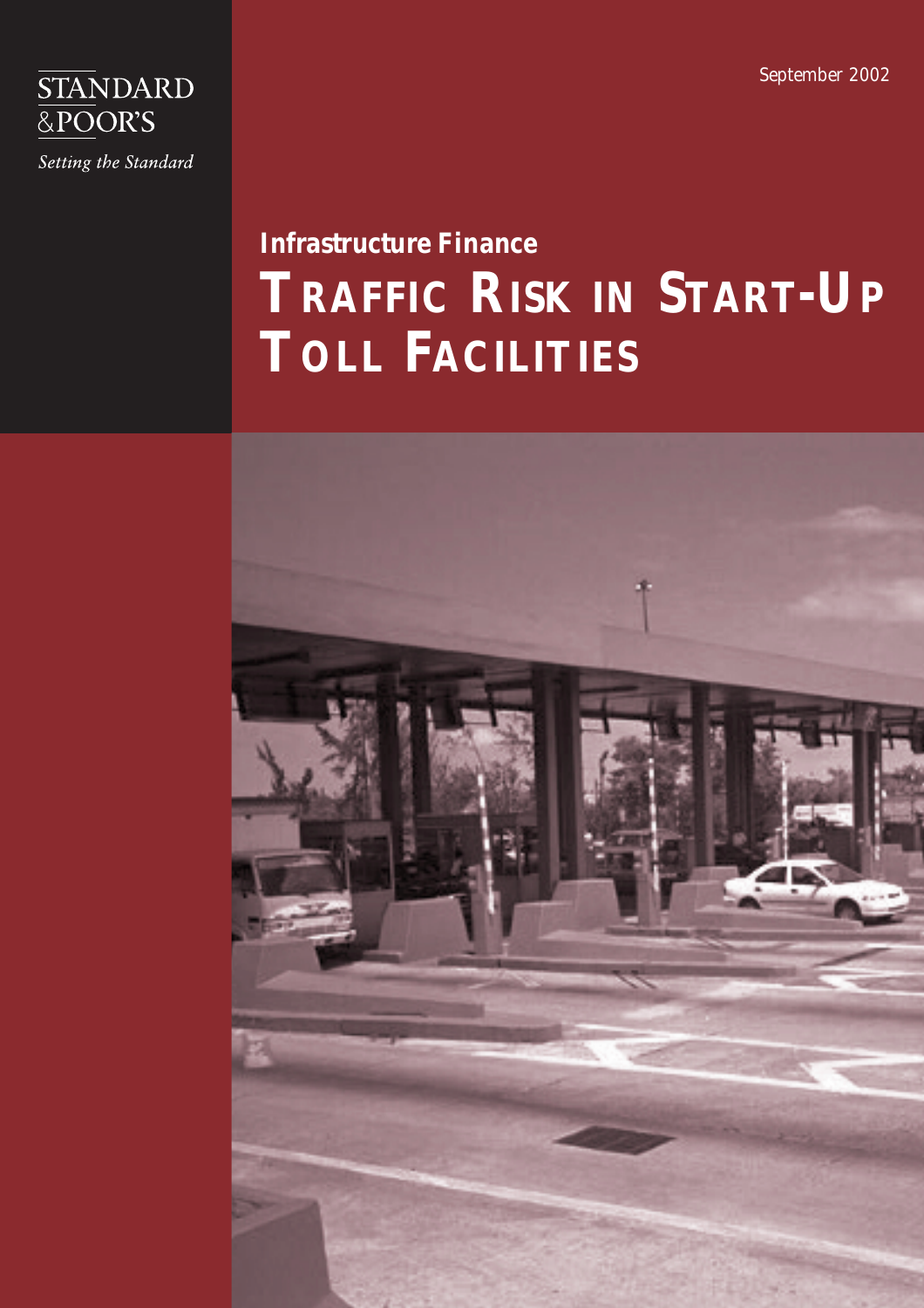# STANDARD & POOR'S RATINGS SERVICES

*STANDARD & POOR'S President* Leo C. O'Neill *Executive Vice Presidents* Philip J. Clements, Hendrik J. Kranenburg, Robert E. Maitner, Vickie A. Tillman

#### *STANDARD & POOR'S CREDIT MARKET SERVICES*

*Executive Vice President* Vickie A. Tillman *Executive Managing Directors* Edward Z. Emmer, *Corporate & Government Services* Clifford M. Griep, *Chief Credit Officer* Joanne W. Rose, *Structured Finance Ratings* Vladimir Stadnyk, *E-Business Services* Roy N. Taub, *Risk Solutions* François Veverka, *Europe*

**Senior Managing Director & General Counsel Petrina R. Dawson,** 

*CREDIT INFORMATION SERVICES Senior Vice President* Grace Schalkwyk

*Vice Presidents* Andrew Cursio, *E-Business New Products*; Peter Fiore, *Product & Market Management*; Olga Sciortino, *Global Editorial Director* Robert Lehrman, *Production & Electronic Distribution*

> *Regional Practice Leaders* Marc Anthonisen, *Asia-Pacific*; Mattew J. Korten, *Latin America & Canada*; Rory Manchee, *Asia-Pacific*; Therese Robinson, *Europe*

> > *EDITORIAL*

*Managing Editor* (London): Jacqueline Dunkley

*Editorial Managers* (London): Gavin Rodney; (Madrid): Victoria Snowman

*Senior Writer* (London): Roy Holder *Writer* (London): Susan Norvill

*Senior Editors* (London): Nicola Anthony, Adrienne Parrotta; (Paris): Jenny Chiang, Therese Hogan, Margaret Howe

*Editors* (Frankfurt): Jennie Brookman, Johanna Huf; (London): Rohan Boyle, Marion Kerfoot, Mark Leech,

Tom Millward, Tom Nicholson, David Rule, Remy Salters, Martin Scott, Alex Vaughan, Julie Wilton;

(Paris): Jenny Ferguson, Kathryn Lancaster, Shelagh Marray; (Stockholm): Oliver Dirs

# *Production Joan Fahey*

*Subscription Information Hong Kong* (852) 2533-3535, *London* (44) 20-7847-7425 *Melbourne* (61) 3-9631-2000 *New York* (1) 212-438-7280, *Tokyo* (81) 3-3593-8700

*Web Site* www.standardandpoors.com

**Standard & Poor's** 

A Division of The McGraw-Hill Companie.

*©Copyright 2002 by McGraw-Hill International (UK) Ltd. All rights reserved. Reproduction prohibited without permission. Information in this report has been obtained from sources believed to be reliable. However, because of the possibility of human or mechanical error by McGraw-Hill International (UK) Ltd., its sources, or others McGraw-Hill International (UK) Ltd. and its affiliates, including Standard & Poor's does not guarantee the accuracy, adequacy, or completeness of any information and are not responsible for any errors or omissions or the result obtained from the use of such information.*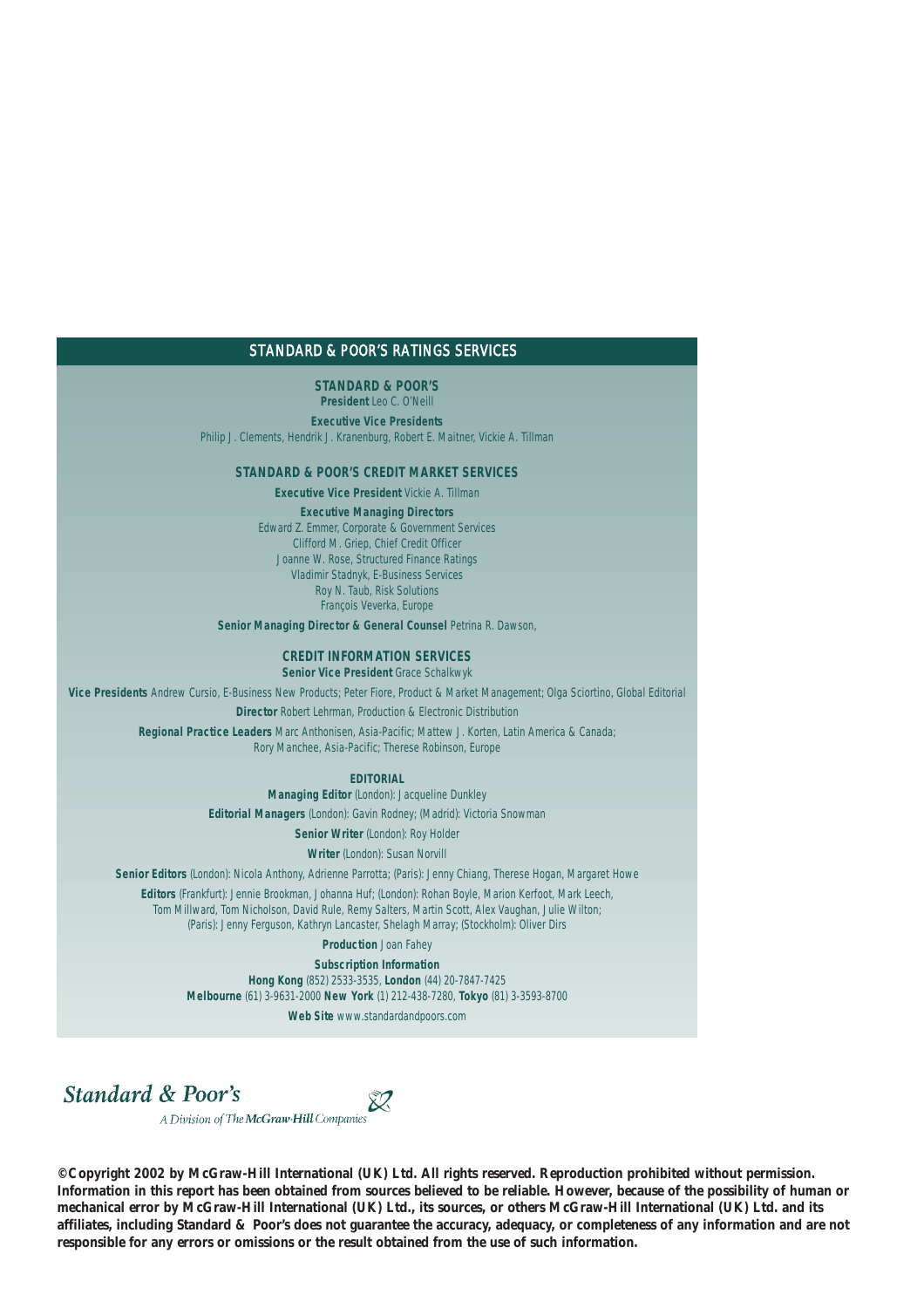# *BUILDING ON A TRADITION OF ANALYTICAL EXCELLENCE*

Welcome to Standard & Poor's latest research on traffic risk in start-up toll facilities. The publication of this study reflects the continued commitment of the European Infrastruct Finance Ratings team to coverage of the publication of this study reflects the continued commitment of the European Infrastructure Finance Ratings team to coverage of the highway sector. It is intended to enhance our enviable reputation as the world's leading provider of timely, objective credit analysis and provides original insight into arguably the major risk factor affecting toll toad companies and project-financed toll road transactions.

This is an exciting and challenging time for the industry. The European toll road sector is experiencing a period of major change, as major investments are still required to build or upgrade road infrastructure. These investment requirements are supported by various public policy commitments by both national and regional governments. In some European countries, such as Spain, the sector has reached a level of maturity allowing refinancing possibilities which can ultimately drive credit quality. In other countries, such as the U.K. and Portugal, the use of non-recourse project financing through the Private Finance Initiative has led to some interesting innovations, such as the use of shadow tolling.

Understanding how traffic risk affects credit quality and future sector trends has never been more challenging. As a result, Standard & Poor's recognizes that it is particularly important for investors to be able to rely on high-quality and independent credit research to make well-informed and effective financial decisions.

Based in London, Paris, Frankfurt, Madrid, Milan, Stockholm, and Moscow, our 23 regional infrastructure analysts' credentials place them at the forefront of their profession. The key transport infrastructure analysts are listed below and welcome your feedback on their work. Please do not hesitate to contact me or any of the analysts listed below if you require further information. Michael Wilkins,

*Managing Director, Infrastructure Finance Ratings*

mike\_wilkins@standardandpoors.com (44) 20-7826-3528

Prichael Williams

#### *Analytical Contacts*

Jan Willem Plantagie Associate director jan\_plantagie@standardandpoors.com (44) 20-7826-3722

Jon Manley Associate director jon\_manley@standardandpoors.com (44) 20-7826-3647

Paul Lund Associate director paul\_lund@standardandpoors.com (44) 20-7826-3715

Karl Nietvelt, Paris Associate director karl\_nietvelt@standardandpoors.com (33) 1-4420-6751

Jean-Francois Veron, Paris Associate director jean-francois\_veron@standardandpoors.com (33) 1-4420-7316

Maria Lemos Associate director maria\_lemos@standardandpoors.com (44) 20-7826-3749

Robert Bain Consultant robert\_bain@standardandpoors.com (44) 20-7826-3520

Andreas Zsiga, Stockholm Associate director andreas\_zsiga@standardandpoors.com (46) 8-440-5936

Magnus Pettersson, Stockholm Associate magnus\_pettersson@standardandpoors.com (46) 8-440-5929

Ralf Etzelmueller, Frankfurt Ratings specialist ralf\_etzelmueller@standardandpoors.com (49) 69-33999-123

Amrit Gescher Associate amrit\_gescher@standardandpoors.com (44) 20-7826-3733

Myriam Fernandez de Heredia, Madrid **Director** myriam\_fernandez@standardandpoors.com (34) 91-389-6942

Monica Mariani, Milan Associate director monica\_mariani@standardandpoors.com (39) 02-72-111-207

Standard & Poor's *INFRASTRUCTURE FINANCE* ■ September 2002 3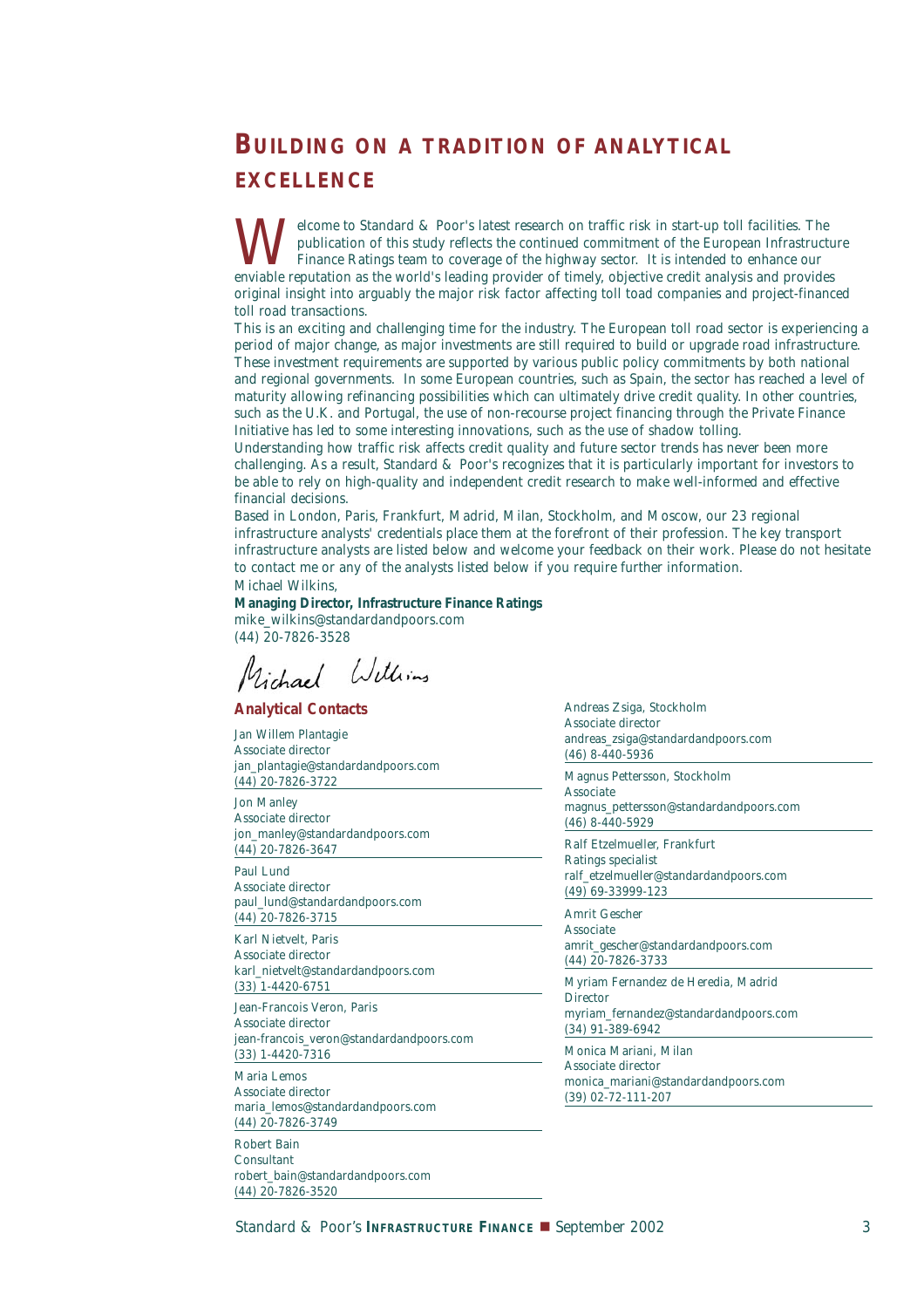# *CREDIT IMPLICATIONS OF TRAFFIC RISK IN START-UP TOLL FACILITIES*

#### *Credit Profile:*

*Publication Date:* Aug. 15, 2002

*Analysts:*

*Robert Bain, London (44) 20-7826-3520; Michael Wilkins, London (44) 20-7826-3528* 

The project financing of toll and shadow toll highways, bridges, and tunnels brings traffic risk to the forefront of credit analysis. Trafficrelated revenue streams dictate a project's available future cash flow profile--sometimes constrained within boundaries predetermined through concession agreements--and hence the strength and timeliness of its debt-servicing capabilities. With concession terms of about 30 years (sometimes longer), back-loaded debt structuring, and a reliance often placed on traffic growth over the medium-to-long term to render the project viable, the need for reliable traffic forecasts has arguably never been greater. Reviews of the predictive ability of traffic models reveal mixed results.

Standard & Poor's experience indicates that optimism bias is a consistent trend in toll-road traffic forecasting. Bondholders and lenders should, therefore, view these forecasts with some degree of caution as they attempt to identify the inherent risks that these forecasts pose for credit quality. As part of an ongoing review of the sector, Standard & Poor's has conducted some original research and developed an analytical tool- -the Traffic Risk Index--that aims to identify and quantify the biggest pitfalls affecting traffic studies.

The purpose of this commentary is to provide guidelines for evaluating toll-road traffic and revenue forecasts. It is neither intended as a definitive guide to the production of accurate traffic or revenue forecasts nor a template against which all forecasts will be evaluated. There is no substitute for experience and the application of sound judgment by experts in objectively analyzing traffic data for the purposes of preparing forecasts.

However, in the past, many consumers of tollroad-traffic forecasts and traffic and revenue reports have used arbitrary rules to adjust these forecasts to take account of optimism bias and/or to stress-test financial models. Often with little empirical support, these rules can be highly subjective, may be inconsistently applied, and remain difficult to communicate meaningfully or justify to others.

# *Toll-Road Research*

Standard & Poor's has a long history of reviewing traffic forecasts and working with the consultants who prepare them, as well as the recipients/users of these forecasts. The requirement to continually monitor project performance--often as part of an annual rating surveillance obligation--provides the opportunity to examine forecast performance. Aside from bond-financed toll facilities, Standard

& Poor's also evaluates the performance characteristics of toll roads funded through bank loan debt, particularly through the credit evaluation of increasingly popular collateralized loan obligations (CLOs). The analytical review that follows builds upon this broad--perhaps unique--perspective.

Few industry commentators have attempted a retrospective, cross-sectional analysis of toll-roadforecast performance to extract lessons that could be used to better inform the predictive process. One notable exception, now a little dated but still with some important conclusions, is a 1996 study compiled by J P Morgan ("Examining Tollroad Feasibility Studies", J P Morgan, Municipal Finance Journal, Vol. 18, No. 1, Spring 1997). Examining 14 recently constructed urban toll roads across the U.S., the study found that only one of the toll roads exceeded its revenue prediction. Three of the roads missed the mark by up to 25%, and for four of the facilities actual revenue was less than 30% of the forecast. Standard & Poor's wider global research, discussed below, reveals broadly consistent findings.

Standard & Poor's is aware of project characteristics that present particular challenges to forecasting practitioners, the sensitivity of the forecasting process to input data quality and detail, and general trends and concerns within the toll-road sector. In short, a toll-road offering can incorporate more or less uncertainty depending upon its specific attributes--and that uncertainty appears to impact directly on forecast reliability.

# *Standard & Poor's Case Studies*

A top-down and bottom-up approach was used to explore project uncertainty and traffic forecast performance in the context of 32 toll-road case studies. These highway, bridge, and tunnel case studies were drawn from various regions around the world. The case studies are summarized in Table 1.

These forecasts were start-of-operations (firstyear) forecasts. From a credit perspective, this is a logical focus as the probability of default is typically at its highest during the early project years--known as "ramp-up" years. However, it does mask the fact that in some (but by no means all) cases, forecast performance improved in subsequent years as the discrepancy between predicted and actual traffic narrowed. In other cases, projects defaulted or underwent major restructuring to avoid default, making a comparison of actual versus forecast traffic in later years less valid.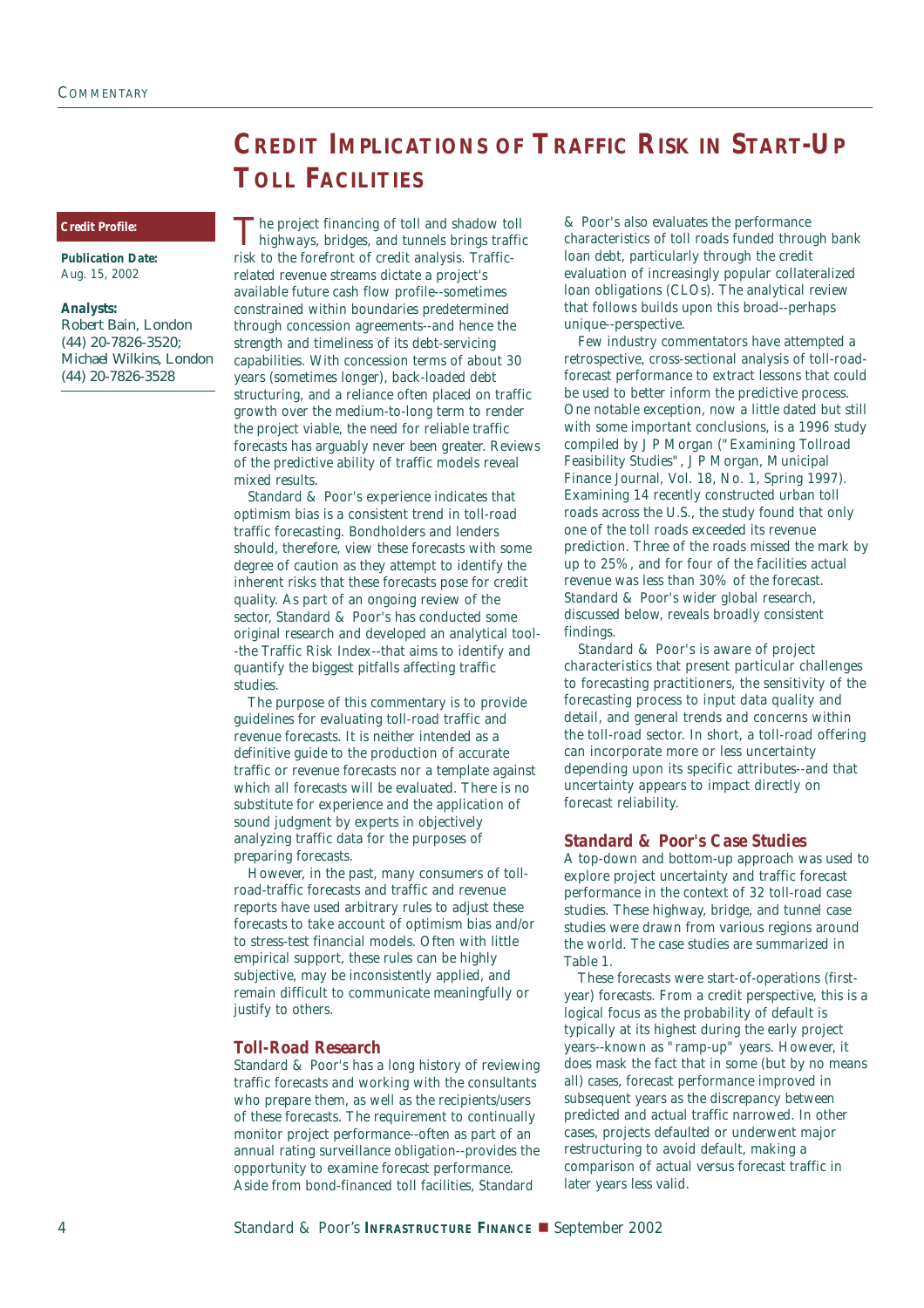|                               |                       |                      | Table 1            |                             |                          |  |  |  |  |  |  |
|-------------------------------|-----------------------|----------------------|--------------------|-----------------------------|--------------------------|--|--|--|--|--|--|
| <b>Toll Road Case Studies</b> |                       |                      |                    |                             |                          |  |  |  |  |  |  |
| Id No.                        | Region                | <b>Facility type</b> | <b>Toll regime</b> | Forecast<br>commissioned by | Forecast<br>performance* |  |  |  |  |  |  |
| 1                             | <b>Eastern Europe</b> | Highway              | User paid          | <b>Bank</b>                 | 0.78                     |  |  |  |  |  |  |
| $\overline{2}$                | Caribbean             | <b>Bridge</b>        | User paid          | <b>Bank</b>                 | 0.87                     |  |  |  |  |  |  |
| 3                             | <b>North America</b>  | Highway              | User paid          | <b>Bank</b>                 | 0.45                     |  |  |  |  |  |  |
| $\overline{4}$                | <b>Eastern Europe</b> | Highway              | User paid          | Other                       | 0.77                     |  |  |  |  |  |  |
| 5                             | Latin America         | <b>Various</b>       | User paid          | Other                       | 0.45                     |  |  |  |  |  |  |
| 6                             | Asia                  | Highway              | User paid          | N/A                         | 0.87                     |  |  |  |  |  |  |
| 7                             | Northern Europe       | <b>Bridge</b>        | User paid          | <b>Bank</b>                 | 1.08                     |  |  |  |  |  |  |
| 8                             | <b>Eastern Europe</b> | Highway              | User paid          | Other                       | 0.75                     |  |  |  |  |  |  |
| 9                             | Northern Europe       | Highway              | User paid          | <b>Bank</b>                 | 0.84                     |  |  |  |  |  |  |
| 10                            | Northern Europe       | Highway              | <b>Shadow Toll</b> | <b>Bank</b>                 | 1.06                     |  |  |  |  |  |  |
| 11                            | Southern Europe       | <b>Bridge</b>        | User paid          | Other                       | 0.62                     |  |  |  |  |  |  |
| 12                            | Asia                  | <b>Bridge</b>        | User paid          | Other                       | 0.59                     |  |  |  |  |  |  |
| 13                            | Asia                  | Highway              | User paid          | Other                       | 0.47                     |  |  |  |  |  |  |
| 14                            | Northern Europe       | <b>Bridge</b>        | User paid          | <b>Bank</b>                 | 0.82                     |  |  |  |  |  |  |
| 15                            | Northern Europe       | <b>Bridge</b>        | User paid          | <b>Bank</b>                 | 0.70                     |  |  |  |  |  |  |
| 16                            | Southern Europe       | Highway              | <b>Shadow Toll</b> | <b>Bank</b>                 | 0.90                     |  |  |  |  |  |  |
| 17                            | Asia                  | <b>Tunnel</b>        | User paid          | <b>Other</b>                | 0.95                     |  |  |  |  |  |  |
| 18                            | Northern Europe       | <b>Tunnel</b>        | User paid          | Other                       | 0.45                     |  |  |  |  |  |  |
| 19                            | Northern Europe       | Highway              | Shadow Toll        | Other                       | 1.19                     |  |  |  |  |  |  |
| 20                            | <b>North America</b>  | Highway              | User paid          | N.A.                        | 1.05                     |  |  |  |  |  |  |
| 21                            | <b>North America</b>  | Highway              | User paid          | Other                       | 0.31                     |  |  |  |  |  |  |
| 22                            | Latin America         | Highway              | User paid          | <b>Bank</b>                 | 0.83                     |  |  |  |  |  |  |
| 23                            | <b>North America</b>  | Highway              | User paid          | Other                       | 0.54                     |  |  |  |  |  |  |
| 24                            | <b>North America</b>  | Highway              | User paid          | Other                       | 0.60                     |  |  |  |  |  |  |
| 25                            | <b>North America</b>  | <b>Bridge</b>        | User paid          | Other                       | 0.55                     |  |  |  |  |  |  |
| 26                            | <b>North America</b>  | Highway              | User paid          | <b>Bank</b>                 | 0.70                     |  |  |  |  |  |  |
| 27                            | <b>North America</b>  | Highway              | User paid          | Other                       | 0.83                     |  |  |  |  |  |  |
| 28                            | <b>North America</b>  | Highway              | User paid          | Other                       | 0.75                     |  |  |  |  |  |  |
| 29                            | Asia                  | Highway              | User paid          | <b>Bank</b>                 | 0.50                     |  |  |  |  |  |  |
| 30                            | <b>North America</b>  | Highway              | User paid          | Other                       | 0.48                     |  |  |  |  |  |  |
| 31                            | Southern Europe       | Highway              | <b>Shadow Toll</b> | N.A.                        | 0.94                     |  |  |  |  |  |  |
| 32                            | Northern Europe       | Highway              | User paid          | <b>Bank</b>                 | 0.77                     |  |  |  |  |  |  |
|                               |                       |                      |                    |                             |                          |  |  |  |  |  |  |

\*Ratio of actual traffic volume divided by the respective forecast. A forecast performance of 0.5, for example, means that actual traffic was half that forecasted. N.A.-Not available.

### *Over-Optimistic Traffic Forecasts*

It is possible to fit a distribution to the case study data set presented in Table 1. A suggested distribution is superimposed on the data set in Chart 1. The lateral shift, downward from unity, reflects the consistent tendency for forecast overprediction. The mean of this distribution (0.73)

indicates that, on average, traffic volumes were about 70% of their predicted value.

*Standard & Poor's Toll-Road Case Studies* Traffic studies commissioned by banks are typically referred to as "conservative" forecasts, and financial models often use these figures as their base-case. To determine whether this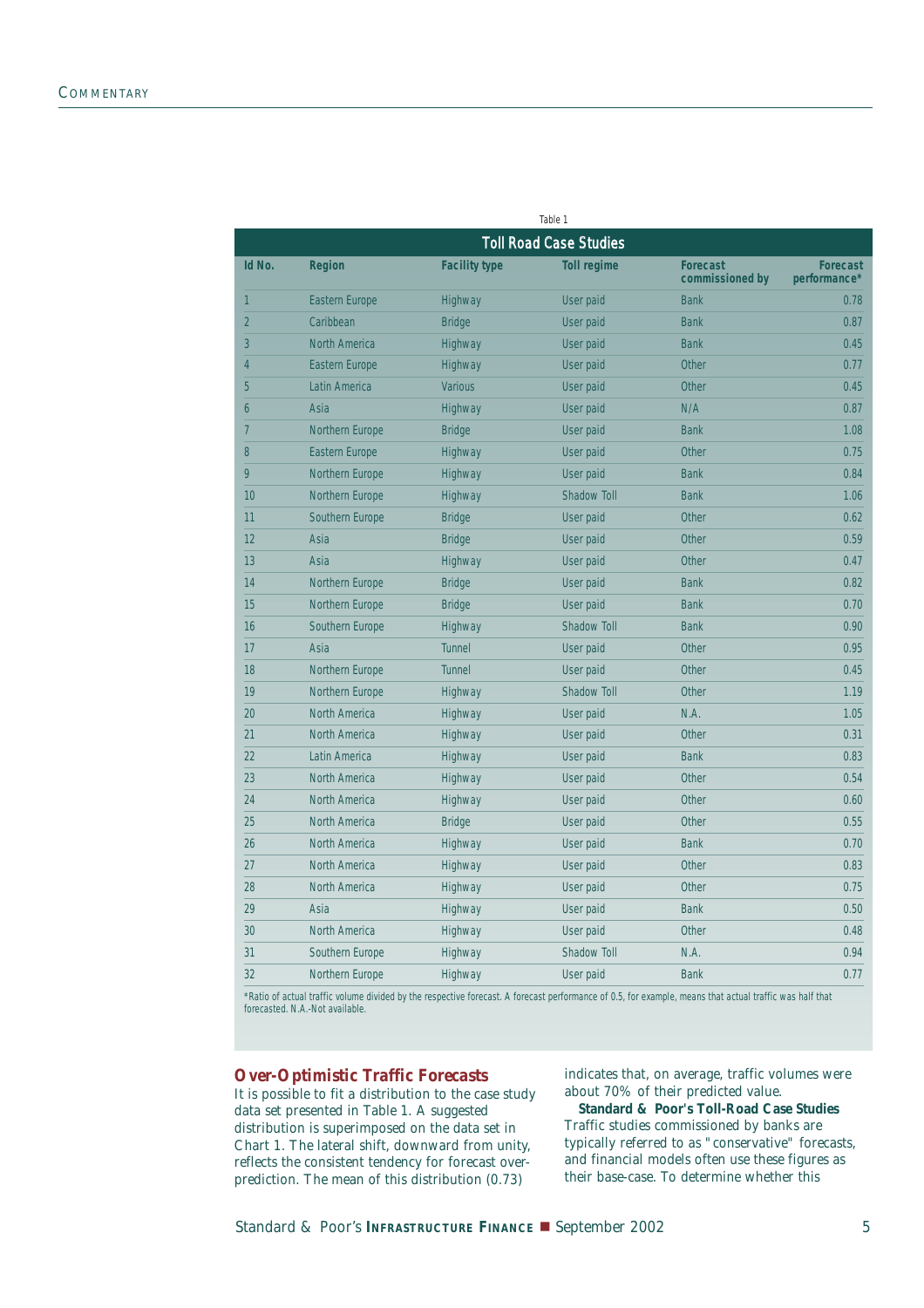

| Table 2<br>Disaggregate Forecast Performance |        |       |  |  |  |  |  |
|----------------------------------------------|--------|-------|--|--|--|--|--|
|                                              |        |       |  |  |  |  |  |
| <b>Banks</b>                                 | Others |       |  |  |  |  |  |
| 0.45                                         | 0.31   | 0.18  |  |  |  |  |  |
| 0.82                                         | 0.66   | 0.58  |  |  |  |  |  |
| 1.08                                         | 1.19   | 1 1 7 |  |  |  |  |  |
|                                              |        |       |  |  |  |  |  |

conservatism better reflected realism, Standard & Poor's noted the type of agency that had commissioned each of the various traffic studies. This was quickly collapsed into "Banks" and "Others"-- the Others category encompassing agencies such as project sponsors and bidders whose interests would be served best if higher traffic volumes were predicted.

The results from this disaggregation are reported in Table 2. Figures from the J P Morgan study are also shown for comparative purposes. A value of 0.5 indicates that the actual traffic was half that forecasted. Values greater than 1 indicate that actual traffic exceeded its forecasts.

The table shows similar patterns between the two studies. Furthermore, making a distinction between Bank forecasts and those prepared on behalf of Others appears to be justified. The figures suggest that these are two different data sets with significantly different means and ranges. The Banks' average error (18%) was nearly half that recorded for the Others (34%), and the range was narrower.

Of the 32 case studies analyzed by Standard & Poor's, 28 forecasts over-predicted traffic. Only four of the case-study forecasts underestimated traffic. The number of shadow-toll-road case studies was too few to derive meaningful conclusions, however it was interesting to note that, given their small number (4), half of the under-predictions resulted from forecasts prepared for shadow toll roads.

Some of the case studies were accompanied by commentaries providing reasons for the predictive failures. Almost without exception, the reasons lay external to the traffic model itself--and stemmed from inaccurate or inappropriate assumptions made regarding key input variables.

Typical reasons included:

- High toll tariffs and a miscalculation regarding users' willingness to pay (especially frequent users such as commuters);
- **Recession/economic downturn:**
- Future-year land use scenarios that never transpired (including development build-out along the corridor that was less and/or slower than predicted);
- Time savings that were lower than expected:
- **Improvements to competitive (toll-free) routes;**
- Considerably lower usage by trucks; and
- **Lower off-peak/weekend traffic.**

Some of the poorest-performing toll roads were noted to have characteristics in common, many of which directly reflected considerable future-year uncertainty. This prompted the top-down and bottom-up analysis of this uncertainty to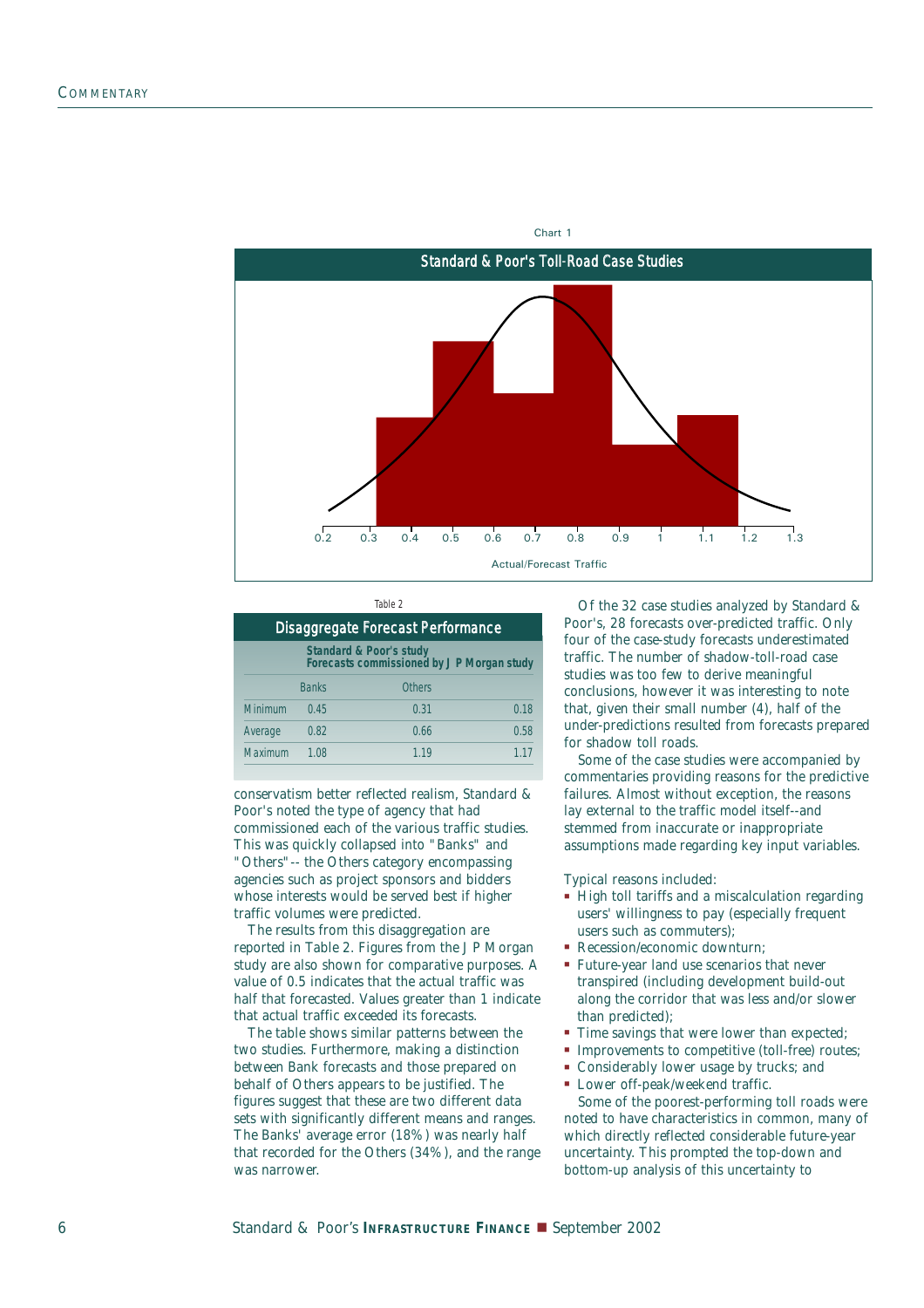

determine the nature and extent of its relationship with forecast accuracy.

The top-down analysis considered the projectspecific forecast errors and the characteristic(s) of the project that led to predictive inaccuracy; its nature and extent. The complementary, bottom-up analysis looked from the forecasting practitioner's perspective at issues acknowledged as compounding the forecasting challenge. No direct link was necessarily intended between these two approaches, however common denominators quickly emerged.

The resulting Traffic Risk Index is presented in Table 3. An extended discussion regarding this table and its contents will be published shortly and made available to subscribers of Standard & Poor's RatingsDirect at:

http://www.ratingsdirect.com.

A notional scale running from zero to 10 is presented along the top of the table, reflecting increasing inherent uncertainty from left to right. Below, against different attribute categories, a spectrum of scenarios is described--more stable and predictable to the left, more challenging and volatile to the right. Note that this is not an attempt to collapse or capture all project-related uncertainty within some simple arithmetic framework. Rather, it is a starting point for considering toll-project traffic uncertainty in a logical and consistent manner.

The Index also represents a checklist that can be used to examine project-specific uncertainties and prompt appropriate enquiries (allowing the analyst to draw his/her own conclusions about the likely reliability of the resultant forecasts).

#### *Employing the Traffic Risk Index*

The traffic forecasting case studies were "scored" against the Traffic Risk Index (see Chart 2). The more conservative forecasts associated with bank commissions are clear from the chart. The final score represented an average of the individual scores against each line item, unless a dominant factor suggested that this average should be adjusted up or down as appropriate.

Clearly, this type of scoring is highly subjective and depends, to a large extent, upon the detail of data available to the analyst. In the absence of such detail, judgment was applied based on a broad understanding of the history and success of tolling in particular counties. Curve-fitting software was then used to superimpose lines of best fit over the individual data points. The results of this exercise are shown in Chart 3.

The lines of best fit were selected such that the majority of the data points lay on or above the respective curves. This technique was chosen as the curves were to be used to suggest stress tests that could be applied to project revenues to take account of the inherent uncertainty in particular projects.

# *Traffic Ramp-Up*

A ramp-up period reflects a toll facility's traffic performance during its early years. This period may be characterized by unusually high traffic growth, often from a base that is considerably lower than expected. The end of a ramp-up period is denoted by annual growth figures that appear to have stabilized and are more in line with traffic patterns observed on other, broadly comparable,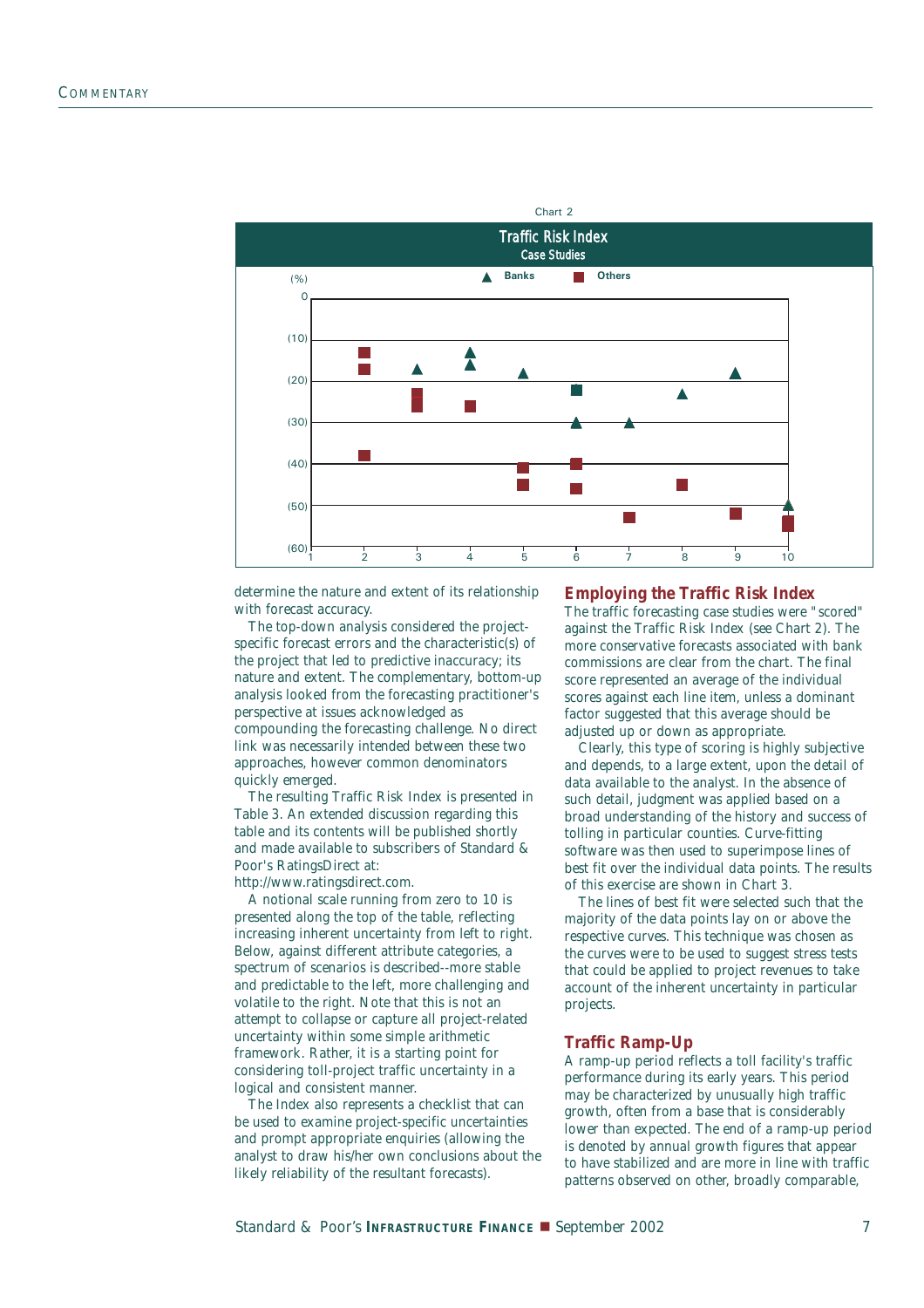| Table 3                      |                                                                           |                                                                        |                |   |                                                            |                                                                     |                                          |                              |                           |   |                                                                      |                                    |  |  |
|------------------------------|---------------------------------------------------------------------------|------------------------------------------------------------------------|----------------|---|------------------------------------------------------------|---------------------------------------------------------------------|------------------------------------------|------------------------------|---------------------------|---|----------------------------------------------------------------------|------------------------------------|--|--|
|                              | Traffic Risk Index                                                        |                                                                        |                |   |                                                            |                                                                     |                                          |                              |                           |   |                                                                      |                                    |  |  |
|                              |                                                                           |                                                                        |                |   |                                                            |                                                                     |                                          |                              |                           |   |                                                                      |                                    |  |  |
| <b>Project Attributes</b>    | $\mathbf 0$                                                               |                                                                        | $\overline{2}$ | 3 | 4                                                          | 5                                                                   |                                          | 6                            | 7                         | 8 | 9                                                                    | 10                                 |  |  |
| <b>Tolling regime</b>        | • Shadow tolls                                                            |                                                                        |                |   |                                                            |                                                                     | · User-paid tolls                        |                              |                           |   |                                                                      |                                    |  |  |
| <b>Tolling culture</b>       | · Toll roads well established -<br>data on actual use<br>is available     |                                                                        |                |   |                                                            |                                                                     |                                          |                              |                           |   | • No toll roads in the country -<br>uncertainty over toll acceptance |                                    |  |  |
| <b>Tariff escalation</b>     | • Flexible rate setting/escalation<br>formula, no government<br>approval  |                                                                        |                |   | • All tariff hikes require<br>regulatory approval          |                                                                     |                                          |                              |                           |   |                                                                      |                                    |  |  |
| <b>Forecast horizon</b>      |                                                                           | · Near-term forecasts required                                         |                |   |                                                            |                                                                     |                                          | required_                    |                           |   | • Long-term (30+ year) forecasts                                     |                                    |  |  |
| <b>Toll-facility details</b> |                                                                           | • Facility already open                                                |                |   |                                                            |                                                                     |                                          |                              | of planning               |   | • Facility at the very earliest stages                               |                                    |  |  |
|                              |                                                                           | • Estuarial crossings                                                  |                |   |                                                            |                                                                     |                                          |                              | • Dense, urban networks   |   |                                                                      |                                    |  |  |
|                              |                                                                           | • Radial corridors into urban areas                                    |                |   |                                                            |                                                                     |                                          | areas                        |                           |   |                                                                      | · Ring-roads/beltways around urban |  |  |
|                              | • Extension of existing road                                              |                                                                        |                |   | • Green-field site                                         |                                                                     |                                          |                              |                           |   |                                                                      |                                    |  |  |
|                              | · Alignment: strong<br>rationale (inc. tolling<br>points & intersections) |                                                                        |                |   |                                                            | • Confused/unclear road objectives<br>(not where people want to go) |                                          |                              |                           |   |                                                                      |                                    |  |  |
|                              | · Alignment: strong economics                                             |                                                                        |                |   |                                                            |                                                                     |                                          | • Alignment: strong politics |                           |   |                                                                      |                                    |  |  |
|                              | • Clear understanding of<br>future-highway network                        |                                                                        |                |   | • Many options for network<br>extensions exist             |                                                                     |                                          |                              |                           |   |                                                                      |                                    |  |  |
|                              | · Stand-alone (single) facility                                           |                                                                        |                |   |                                                            | • Reliance on other, proposed<br>highway improvements               |                                          |                              |                           |   |                                                                      |                                    |  |  |
|                              | • Highly congested corridor                                               |                                                                        |                |   | • Limited/no congestion                                    |                                                                     |                                          |                              |                           |   |                                                                      |                                    |  |  |
|                              | • Few competing roads                                                     |                                                                        |                |   | • Many alternative routes                                  |                                                                     |                                          |                              |                           |   |                                                                      |                                    |  |  |
|                              |                                                                           | · Clear competitive advantage                                          |                |   |                                                            |                                                                     | • Weak competitive advantage             |                              |                           |   |                                                                      |                                    |  |  |
|                              |                                                                           | • Only highway competition                                             |                |   |                                                            |                                                                     | • Multimodal competition                 |                              |                           |   |                                                                      |                                    |  |  |
|                              |                                                                           | · Good, high-capacity connectors                                       |                |   |                                                            |                                                                     | • Hurry-up-and-wait                      |                              |                           |   |                                                                      |                                    |  |  |
| Surveys/<br>data collection  |                                                                           | · 'Active' competition protection<br>(eg. traffic calming, truck bans) |                |   | Autonomous authorities can<br>do what they want            |                                                                     |                                          |                              |                           |   |                                                                      |                                    |  |  |
|                              |                                                                           | · Easy-to-collect (laws exist)                                         |                |   |                                                            |                                                                     | • Difficult/dangerous to collect         |                              |                           |   |                                                                      |                                    |  |  |
|                              |                                                                           | • Experienced surveyors                                                |                |   |                                                            |                                                                     | • No culture of data collection          |                              |                           |   |                                                                      |                                    |  |  |
|                              |                                                                           | · Up-to-date                                                           |                |   | <b>Historical information</b>                              |                                                                     |                                          |                              |                           |   |                                                                      |                                    |  |  |
|                              |                                                                           | • Locally-calibrated parameters                                        |                |   | • Parameters imported from<br>elsewhere (another country?) |                                                                     |                                          |                              |                           |   |                                                                      |                                    |  |  |
|                              |                                                                           | • Existing zone framework<br>(widely used)                             |                |   |                                                            |                                                                     | • Develop zone framework<br>from scratch |                              |                           |   |                                                                      |                                    |  |  |
| Users: private               |                                                                           | · Clear market segment(s)                                              |                |   |                                                            |                                                                     |                                          |                              | • Unclear market segments |   |                                                                      |                                    |  |  |
|                              |                                                                           | · Few, key origins & destinations                                      |                |   |                                                            | • Multiple origins & destinations                                   |                                          |                              |                           |   |                                                                      |                                    |  |  |

8 Standard & Poor's *INFRASTRUCTURE FINANCE* September 2002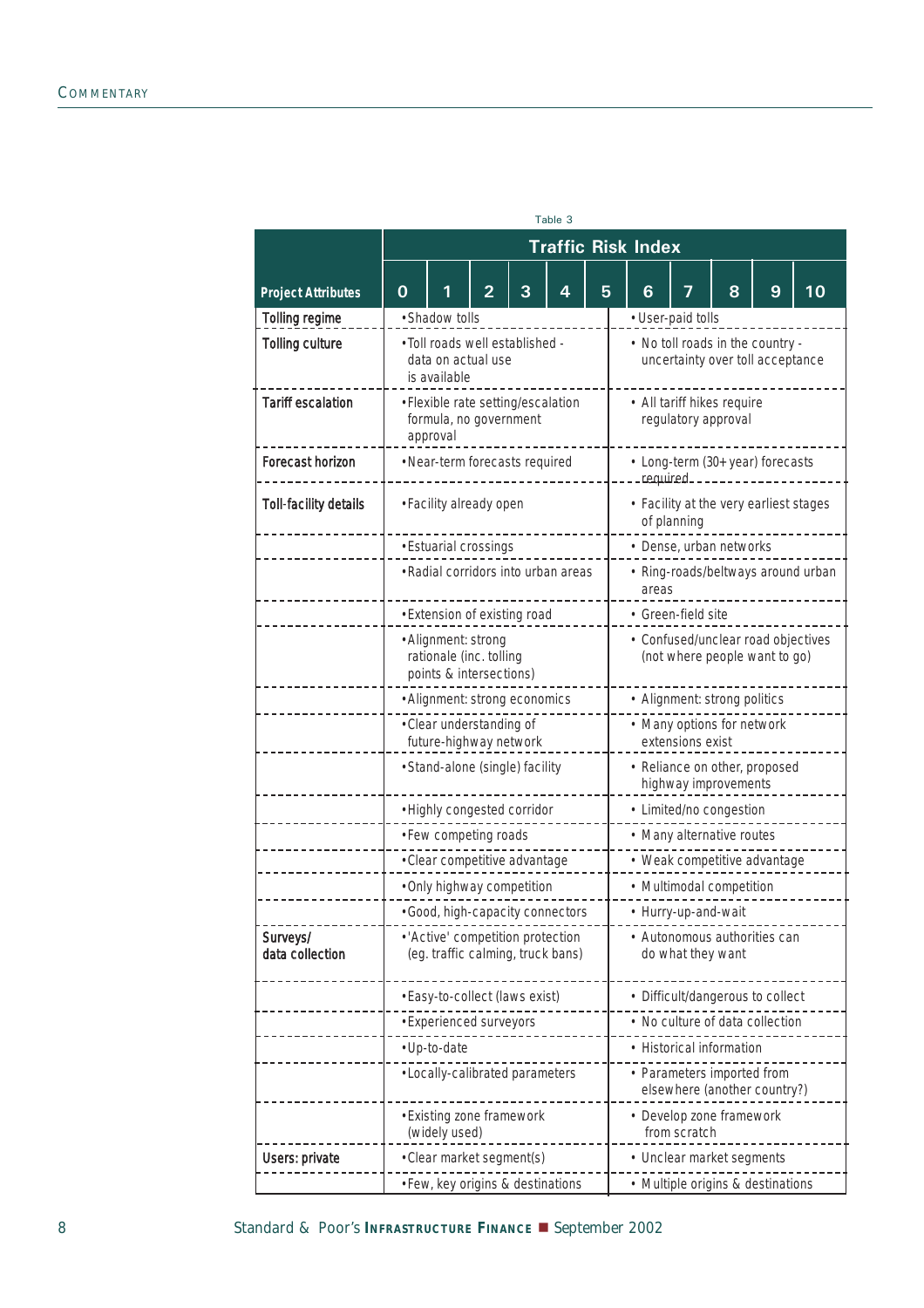|                           |                                                                              |                                                          |   |   | Table 3 (cont)                                                                          |                                           |                                                                                 |                                                     |                                                     |   |   |    |  |  |
|---------------------------|------------------------------------------------------------------------------|----------------------------------------------------------|---|---|-----------------------------------------------------------------------------------------|-------------------------------------------|---------------------------------------------------------------------------------|-----------------------------------------------------|-----------------------------------------------------|---|---|----|--|--|
|                           | <b>Traffic Risk Index</b>                                                    |                                                          |   |   |                                                                                         |                                           |                                                                                 |                                                     |                                                     |   |   |    |  |  |
|                           |                                                                              |                                                          |   |   |                                                                                         |                                           |                                                                                 |                                                     |                                                     |   |   |    |  |  |
| <b>Project Attributes</b> | $\mathbf 0$                                                                  | 1                                                        | 2 | 3 | 4                                                                                       | 5                                         |                                                                                 | $6\phantom{1}6$                                     | 7<br>• Multiple journey purposes                    | 8 | 9 | 10 |  |  |
|                           | • Dominated by single journey<br>purpose (e.g. commute, airport)             |                                                          |   |   |                                                                                         |                                           |                                                                                 |                                                     |                                                     |   |   |    |  |  |
|                           | · High income, time sensitive market                                         |                                                          |   |   |                                                                                         |                                           |                                                                                 | • Average/low income market                         |                                                     |   |   |    |  |  |
|                           | · Tolls in line with existing facilities                                     |                                                          |   |   |                                                                                         |                                           |                                                                                 | • Tolls higher than the norm<br>- extended ramp-up? |                                                     |   |   |    |  |  |
|                           | · Simple toll structure                                                      |                                                          |   |   | • Complex toll structure (local<br>discounts, frequent users, variable<br>pricing etc.) |                                           |                                                                                 |                                                     |                                                     |   |   |    |  |  |
|                           |                                                                              | · Flat demand profile<br>(time-of-day, day-of-week etc.) |   |   |                                                                                         |                                           |                                                                                 |                                                     | • Highly seasonal and/<br>or 'peaky' demand profile |   |   |    |  |  |
| Users: commercial         |                                                                              | • Fleet operator pays toll                               |   |   |                                                                                         |                                           |                                                                                 |                                                     | • Owner-driver pays toll                            |   |   |    |  |  |
|                           |                                                                              | • Clear time and operating<br>cost savings               |   |   |                                                                                         |                                           |                                                                                 |                                                     | • Unclear competitive advantage                     |   |   |    |  |  |
|                           |                                                                              | · Simple route choice<br>decision-making                 |   |   |                                                                                         |                                           | • Complicated route choice<br>decision-making                                   |                                                     |                                                     |   |   |    |  |  |
|                           | · Strong compliance with<br>weight restrictions                              |                                                          |   |   |                                                                                         | • Overloading of trucks is<br>commonplace |                                                                                 |                                                     |                                                     |   |   |    |  |  |
| Micro-economics           | · Strong, stable, diversitied<br>local economy                               |                                                          |   |   |                                                                                         |                                           | • Weak/transitioning local/<br>national economy                                 |                                                     |                                                     |   |   |    |  |  |
|                           | · Strict land-use planning regime                                            |                                                          |   |   |                                                                                         |                                           | • Weak planning<br>controls/enforcement                                         |                                                     |                                                     |   |   |    |  |  |
|                           | growth                                                                       | · Stable, predictable population                         |   |   |                                                                                         |                                           | • Population forecast dependent on<br>many, exogenous factors                   |                                                     |                                                     |   |   |    |  |  |
| Traffic growth            | • Driven by/correlated with existing,<br>established and predictable factors |                                                          |   |   |                                                                                         |                                           | • Reliance upon future factors,<br>new developments, structural<br>changes etc. |                                                     |                                                     |   |   |    |  |  |
|                           |                                                                              | · High car ownership                                     |   |   |                                                                                         |                                           |                                                                                 |                                                     | • Low/growing car ownership                         |   |   |    |  |  |
|                           |                                                                              |                                                          |   |   |                                                                                         |                                           |                                                                                 |                                                     |                                                     |   |   |    |  |  |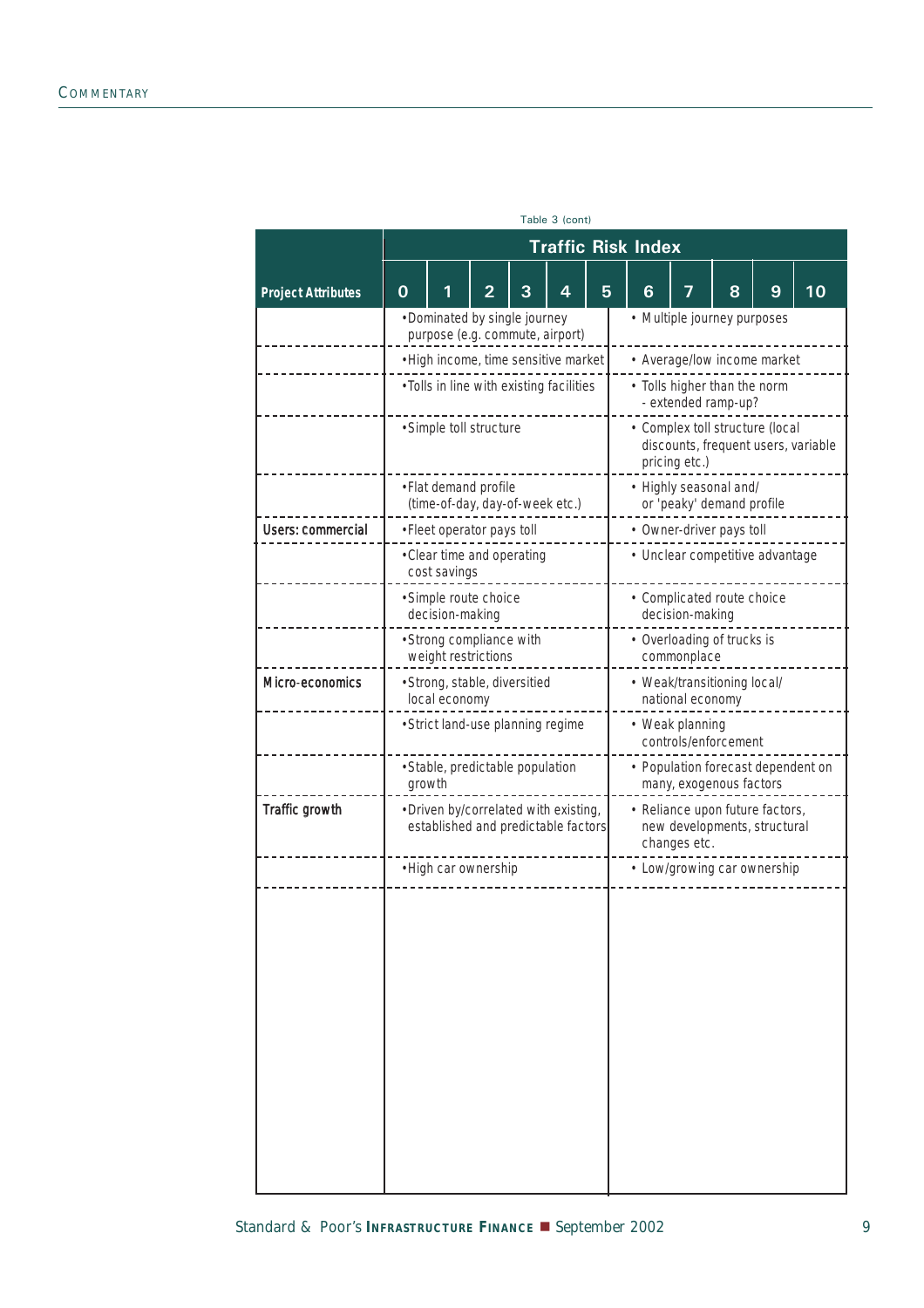

parts of the highway network.

The ramp-up period reflects users' lack of familiarity with a new highway, bridge, or tunnel and its benefits--an information lag--and a community's general reluctance to pay tolls, particularly high tolls. Ramp-up has three dimensions:

- Scale of the ramp-up (magnitude of the departure from forecasts);
- Duration of the ramp-up (from instantaneous to beyond five years); and
- **Extent of catch-up (having experienced low** usage upon opening, to what extent can observed traffic volumes catch up with lateryear forecasts?).

Ramp-up traffic volumes were available for a subset of the case study data described earlier- typically projects that had been operating for a number of years. In general, the data clustered around one of two extremes. Where the ramp-up effect was small in size, it typically spanned a limited duration and quickly caught-up (if not exceeded) future-year forecasts. If, however, the

departure from forecasts upon opening was considerable, a protracted ramp-up period was observed, leaving projects struggling to catch up. This latter scenario was closely linked with projects that scored toward the upper end of the Traffic Risk Index. Chart 4 shows the ramp-up profiles from 10 of the case studies.

Taken together, the Traffic Risk Index and the alternative ramp-up observations suggested profiles of revenue adjustment that could be applied as stress tests to project-financed toll facilities. These empirically derived profiles are summarized in Table 4.

# *Research Conclusions*

Standard & Poor's research highlights four important conclusions:

- $\blacksquare$  Toll-road projects with high levels of inherent uncertainty appear to be more susceptible to large forecasting errors.
- Instead of being random errors, however (with the possibility of canceling each other out), these

| Table 4                          |                               |              |                                              |      |      |      |  |  |
|----------------------------------|-------------------------------|--------------|----------------------------------------------|------|------|------|--|--|
|                                  |                               |              | <b>Suggested Revenue-Adjustment Profiles</b> |      |      |      |  |  |
|                                  | <b>Extent of traffic risk</b> |              |                                              |      |      |      |  |  |
| <b>Forecasts commissioned by</b> |                               | <b>Banks</b> | <b>Others</b>                                |      |      |      |  |  |
|                                  | Low                           | Ave.         | <b>High</b>                                  | Low  | Ave. | High |  |  |
| Year 1 revenue adjustment (%)    | (10)                          | (20)         | (30)                                         | (20) | (35) | (55) |  |  |
| Duration of ramp-up (years)      | $\overline{2}$                | 5            | 8                                            | 2    | 5    | 8    |  |  |
| Extent of catch-up (%)           | Full                          | (5)          | (10)                                         | Full | (10) | (20) |  |  |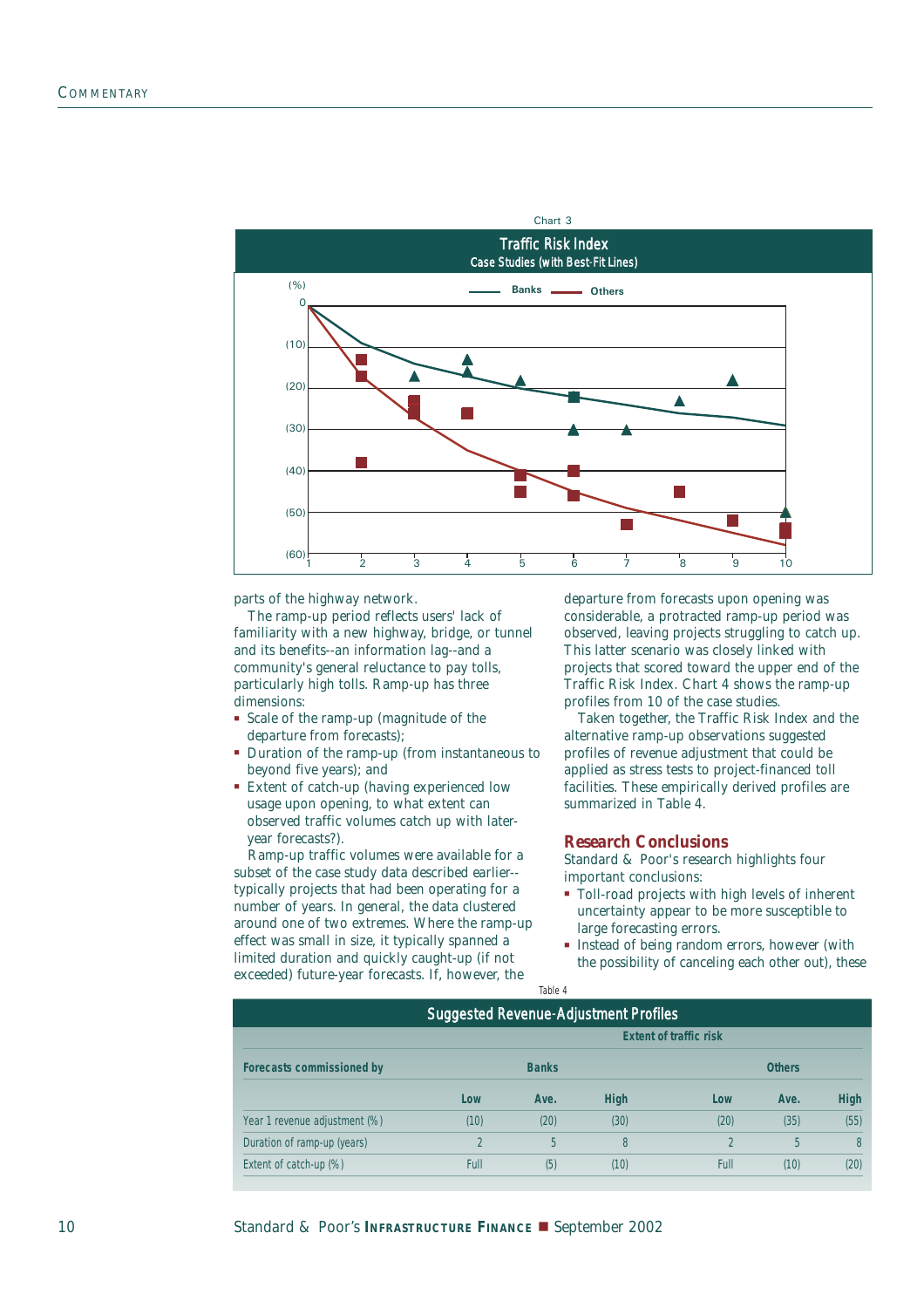

are systematic errors reflecting optimism bias.

- Bank-commissioned forecasts consistently appear to be less prone to large errors than those commissioned by project sponsors and/or bidders.
- Ramp-up profiles also appear to reflect project uncertainty--in scale and the extent of catch up. The ramp-up duration, however, remained project-specific (that is, unaffected by the type of agency commissioning the traffic forecasts).

#### *Recommended Adjustments*

Again, the purpose of this commentary has been

to provide guidelines for toll-road credit assessment. It is not intended as a definitive guide to the production of accurate traffic or revenue forecasts. The practical reality of current toll-road forecasts, however, suggests that a meaningful approach to adjusting the output of traffic and revenue models should be incorporated into the analysis. Data suggest here that an appropriate starting point for stress tests are highlighted in the profiles outlined in Charts 5 and 6.

From its mid-point, the Traffic Risk Index can be adjusted up or down to reflect the attributes of specific toll roads and the particular circumstances



Chart 5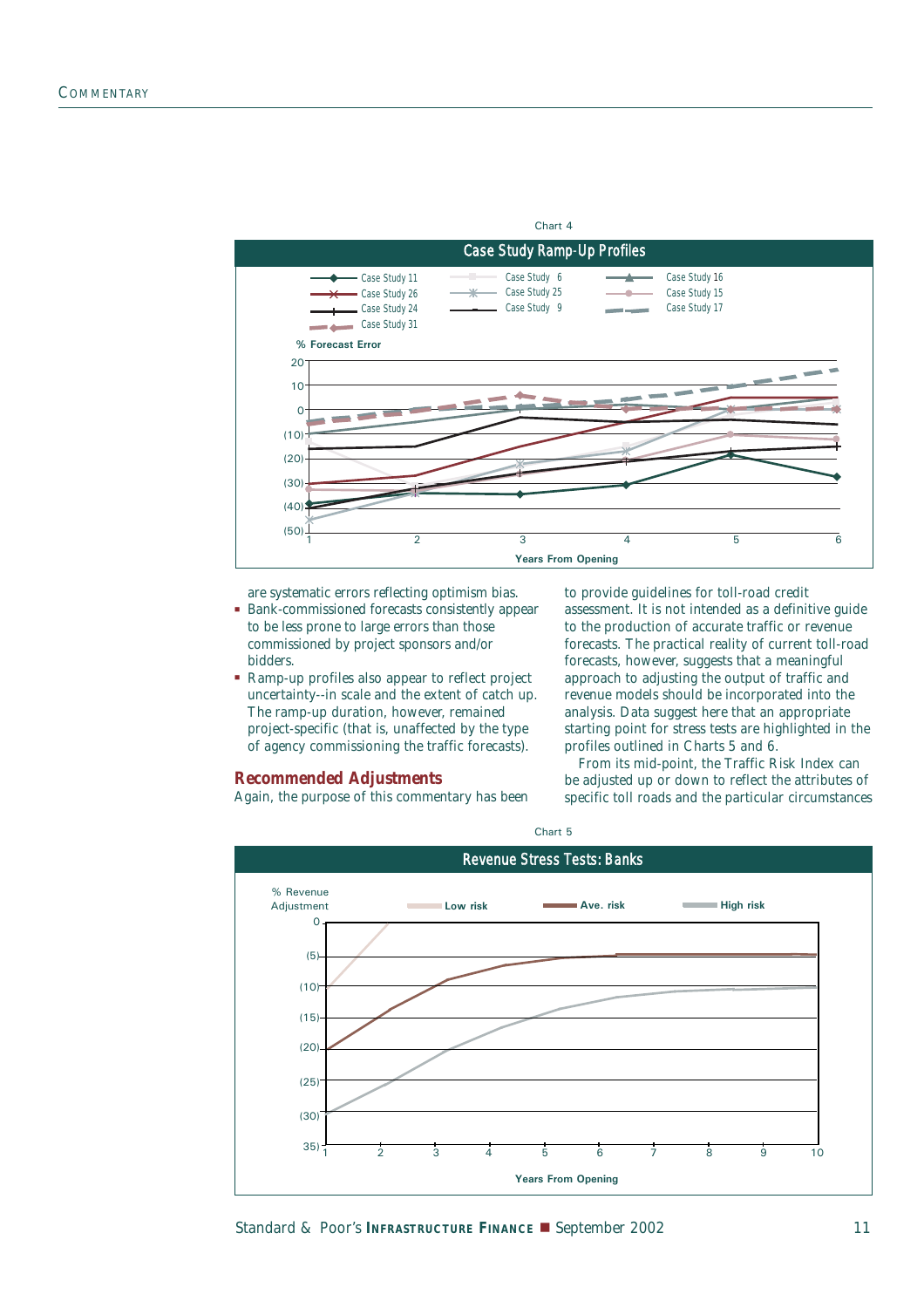

under which the forecasts have been prepared. The corresponding ramp-up revenue adjustment- and its impact on the economics of a project--can then be examined.

Standard & Poor's believes that a systematic approach to the analysis of traffic and revenue risk is necessary. The Traffic Risk Index is one tool, a useful supplement that builds on available data and experience that can be used as part of the overall process of project finance credit analysis.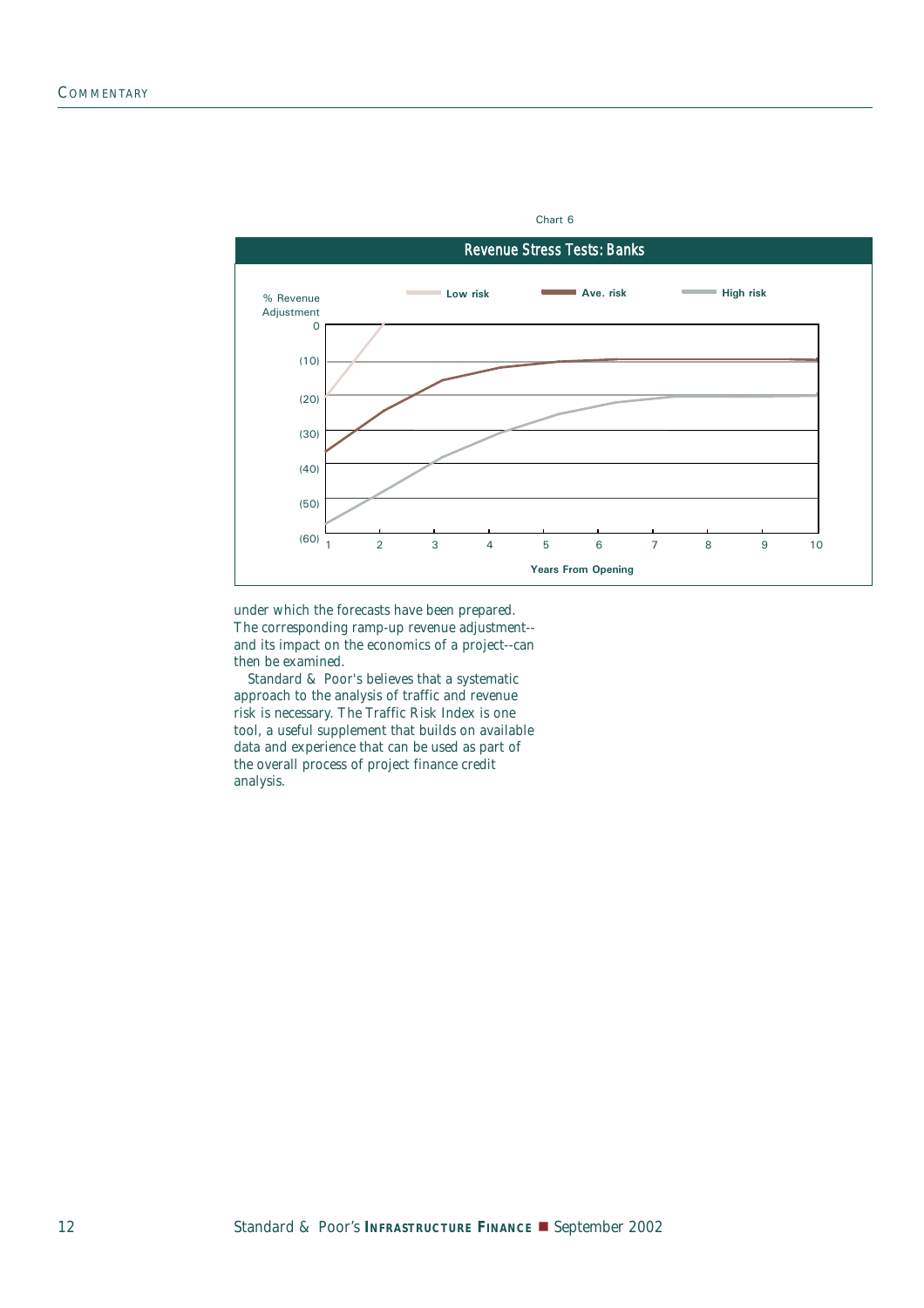#### *Credit Profile:*

*Publication Date:* Sept. 6, 2002

# *Analysts:*

*Robert Bain, London (44) 20-7826-3520; Michael Wilkins, London (44) 20-7826-3528* 

# *CREDIT IMPLICATIONS OF TRAFFIC RISK IN START-UP TOLL FACILITIES: APPENDIX*

#### *Introduction*

This article provides supporting information to a report entitled "Credit Implications of Traffic Risk in Start-Up Toll Facilities", published on RatingsDirect, Standard & Poor's Web-based credit analysis system, on Aug. 15, 2002. As part of an ongoing review of the toll road sector, the original article highlighted research conducted by Standard & Poor's and the development of an analytical tool--the Traffic Risk Index--that aims to identify and quantify the biggest pitfalls affecting traffic studies.

In particular, this appendix relates to each item summarized in the Traffic Risk Index, which is outlined in Table 3 of that commentary (reproduced on page 8 and 9), and provides further detail in support of that item's inclusion. Toll road examples are used to illustrate the nature and extent of the uncertainty that each item can create in a traffic forecast, and the circumstances in which such uncertainty can adversely affect the forecasting process.

# *Tolling Regimes*

# *Shadow toll regimes.*

Under a shadow toll regime, the toll concessionaire is reimbursed directly from a government agency. The reimbursement formula is commonly tied, in part at least, to the nature and extent of asset use. No point-of-use fee is levied directly on users. In this respect, route choice decisions (i.e. whether to use the shadow toll facility or not) are made in ways consistent with how drivers choose to use toll-free roads.

#### *User-paid tolls.*

The imposition of point-of-use pricing (user-paid tolls) adds a very important, and particularly challenging, layer of complexity to the traffic forecasting process. On top of the need to understand general driving behavior and replicate it within some simplified mathematical modeling framework, which is not a trivial issue in itself, is the requirement to take account of how direct charges are factored into drivers' route-choice decision-making. This challenge (estimating the price elasticity of demand) should not be underestimated, and it introduces a key concept in the vocabulary of forecasting practitioners: Willingness to pay.

An extended discussion of drivers' willingness to pay tolls is beyond the scope of this commentary. For present purposes it is sufficient to recognize that drivers' willingness to pay tolls depends on costs and the perceived benefits (mainly, though not exclusively, time savings).

This central issue will be referred to a number of times in this commentary.

The propensity to pay varies among drivers. A positive correlation with personal income is commonly observed. Willingness to pay will also vary for any single driver, depending on such factors as journey purpose, time of travel, frequency of trip, and vehicle occupancy. The complexity surrounding willingness to pay is the reason why user-paid tolls score more highly on the Traffic Risk Index than shadow tolls.

# *Tolling Culture*

A history of tolling in a particular country, region, or state reduces the uncertainty associated with traffic forecasting, particularly where tolls have been established and accepted for a considerable period (30 years, for example). Near neighbors can vary considerably in this respect. In the Caribbean, Puerto Rico established its first toll road in 1971, whereas Jamaica has no such legacy. It is, therefore, less difficult to predict how Puerto Rican drivers will respond to extensions of their island's considerable toll network than it is to forecast the response of Jamaican drivers to completely new facilities. Most importantly, Puerto Rican drivers can be observed actually making route-choice decisions. The value they place on saving time can therefore be estimated through "revealed preference" survey methods, whereas there is no equivalent trade-off behavior that can currently be witnessed in Jamaica.

The maturity of the toll road sector in a host country does not only affect the reliability of traffic forecasts in the long-term. The ramp-up period--the facility's "take-off" curve--may differ in nature and extent from that of a facility in another country. The ramp-up period reflects users' lack of familiarity with a new highway (and its benefits) and a community's general reluctance to pay tolls, particularly high ones. Consistenttariff toll roads are observed to ramp up almost instantaneously in Puerto Rico, whereas in countries that have only recently adopted tolling (in central and eastern Europe, for example) ramping-up has been observed to be a slow and often extended process.

Ramp-up is a subject area worthy of a detailed commentary in itself, but few published works have sought to explore the issue in depth. In short, there appears to be little transferability of experience between projects (particularly those in different countries). Ramp-up tends to be projectspecific. Ramp-up is considered further in the context of the Forecast Horizon, discussed later in this commentary.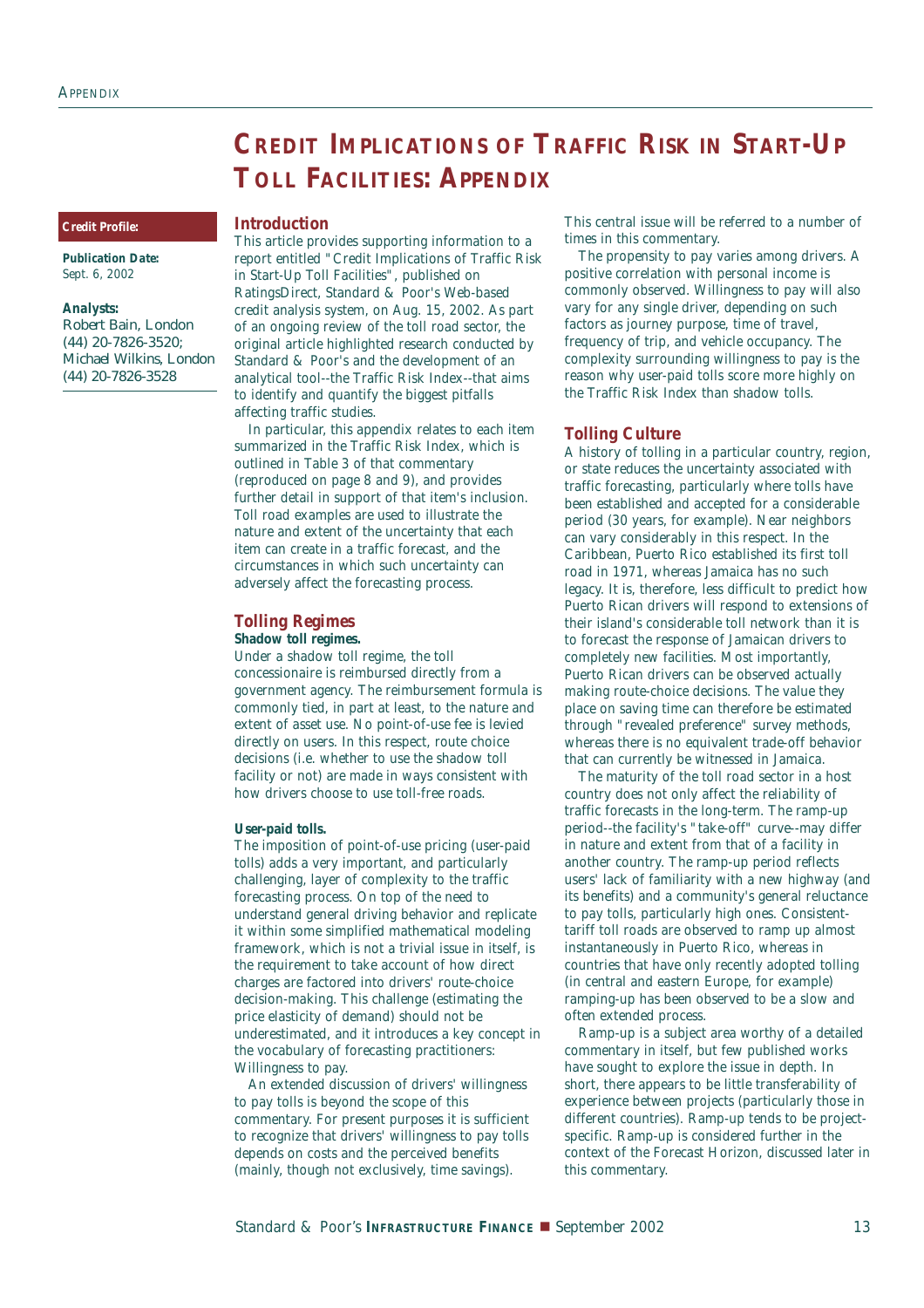# *Tariff Escalation*

Tariff-setting flexibility and escalation formulae are generally assumed to be of primary interest to financial analysts and those concerned with project structuring. This, however, reflects a narrow understanding of the issue. Transport models usually assume that toll tariffs remain constant or can be inflated in real terms through the forecast horizon. Behind this belief lies a further assumption: That tariff-setting is beyond external influence. This is often not the case. There are many examples of concessions (the Second Tagus Crossing in Portugal was a wellpublicized case in point) where a government exerted its influence over the tariffs, often in response to protests or local political or community sensitivities.

The issue here is less to do with traffic, and more to do with revenue. If a concessionaire is fully compensated for the "revenue foregone" when a government decides to lower rates or restrict future increases, the revenue projections may be realized. If, on the other hand, zero or partial compensation is offered, the revenue base will be eroded. In either case, traffic volumes will depart from those predicted.

#### *Forecast Horizon*

With most forecasting activity, the shorter the time horizon, the more reliable the prediction. Although this holds true for toll roads in general, there is a very important characteristic of toll road financings that make them highly sensitive to inaccuracies in short-term traffic forecasting: The ramp-up profile.

Exposure to a possible slow, unpredictable, and/or extended ramp-up period will erode the credit quality of a toll road. Credit determination rests not only on the ability to repay debts, but also the timeliness of those repayments. This timeliness can be jeopardized by short-term revenue deficits, just when project liquidity is at its weakest. Toll roads are arguably at their most default-sensitive during their earliest years of operation, which often is the most difficult period to forecast accurately.

There are also longer-term implications for projects that are slow to ramp up. Although a number of toll roads in the U.S., for example, have performed poorly upon opening, the majority (but by no means all) have subsequently shown signs of traffic and revenue "recovery". Other facilities, however, have struggled through their ramp-up period and then have to try to catch up with original projections. This is often achievable only through annual rates of growth that are unlikely to materialize. In many such

cases, the original projections have consequently been revised downward.

#### *Toll Facility Details*

A number of project attributes specific to individual toll roads, bridges and tunnels are discussed under this heading. In terms of a full project description, the list presented in the original traffic risk index table is incomplete. However, for the purposes of gauging much of the uncertainty surrounding projects (and, therefore, the reliance that can be placed on forecasts) the list contains what appear to be the key factors.

# *Already open facilities.*

More reliability can generally be placed on forecasts made from or about facilities that are already open than ones about projects that are still being planned. In part, this is a function of the planning regime in any one country, which dictates the lag between infrastructure planning and provision. In the case of highways, the period from early planning to the opening of a road can exceed 10 years. Progress through some planning regimes is more predictable than others, although even in countries where the planning processes are mature and understood, the increasing involvement of citizen participation programs and heightened environmental concerns can cause unexpected delays. This can be compounded in devolved jurisdictions where local governments, often with high degrees of autonomous power, can seriously impede progress.

#### *Dense, urban networks.*

Experience in the U.S. suggests that the reliability of toll road traffic forecasting has not improved significantly over the years. In part, this masks a change of emphasis in new projects: To high-tariff congestion-beaters on the fringes of metropolitan areas with numerous alternative routes, from interurban expressways with limited competition. Accurate traffic forecasting in dense, highly congested urban areas will always lie at the opposite end of a reliability spectrum from a river crossing with a clear competitive advantage over limited alternatives.

#### *Beltways.*

The provision of high-capacity orbital roads (or "beltways"), whether tolled or not, has been accompanied by a series of consistently inaccurate traffic projections. A highway constructed for one purpose, such as the M25 around London, which was designed to cater for long-distance, through traffic, frequently serves a multitude of different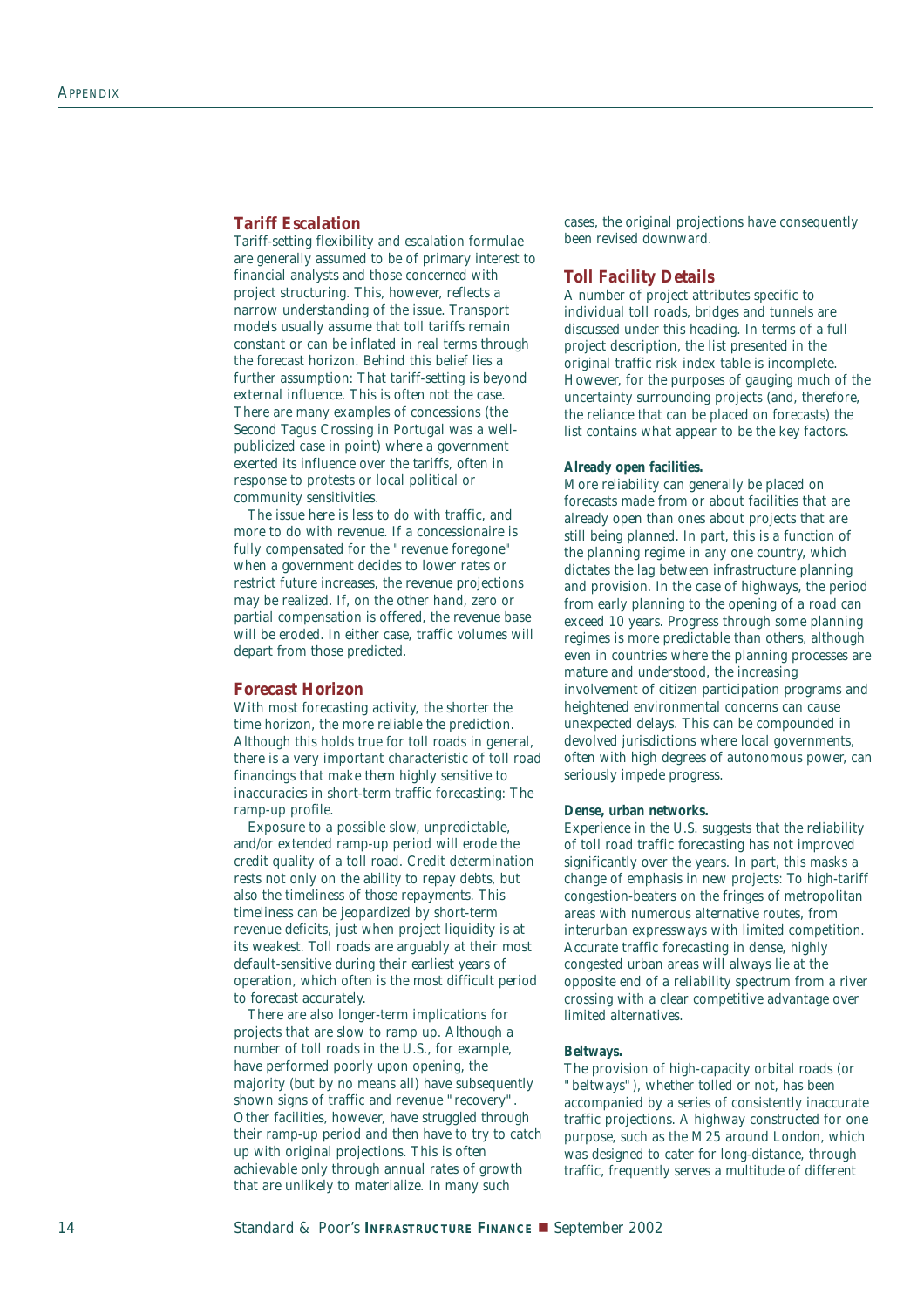purposes, including local trip-making, in which users may join the ring road only for short, but highly congested, sections. The orbital road network around Madrid presents similar challenges for forecasting practitioners. In contrast, the traffic patterns associated with welldefined, strong radial corridors appear to be less heterogeneous and more easily understood, with the result that increased reliability can be placed on their traffic forecasts.

#### *Greenfield sites.*

The challenges associated with forecasting the use of a new toll facility developed on a greenfield site, can be considerable and highlight a seldomacknowledged limitation of traditional traffic models. Traffic models are simple mathematical representations of the supply and demand characteristics of travel markets. They range in sophistication from spreadsheet-based methods focused on the short term to "synthetic" fourstep models (details of the various approaches that can be taken with these are well documented).

Irrespective of the approach adopted, a considerable amount of time and effort is usually devoted early in the process to calibration and validation of the model. Two-thirds of a study budget can be dedicated to these tasks. The aim is to fine-tune the model to reflect base-year (usually existing) conditions accurately. The accepted wisdom is that a validated base-year model represents a robust platform from which forecasts can be made. However, this fails to reflect the fact that this simplified mathematical platform may be more "robust" in terms of predictive ability under some scenarios than others.

Most traffic studies inherit a traffic model of some sort. This is usually a model developed by planning agencies or consultants for specific purposes. Those purposes may be unrelated to the forecasting task in hand. The role of the forecaster is to refine the model in the particular geographic area of interest and update it as required with gap-filling and/or new data. This updated model may still reflect its original design emphases in terms of the model specification, construct, and formulation, however.

Traffic modeling of future-year scenarios that depart significantly from base-year conditions represents particular challenges for forecasters. This could include significantly different land-use patterns and/or completely new sections of highway with characteristics that differ markedly from the rest of the local road network (a new, high-capacity, limited access, tolled expressway running through undeveloped land, for example).

In such circumstances, it may be more beneficial

for forecasters to concentrate on what exactly this new future may look like, what opportunities it may present, and how drivers may respond. They may direct the study effort there rather than focusing on the rather mechanical (and somewhat less challenging) processes of model calibration and validation. In short, attempts to extend traffic models beyond their design criteria introduce additional uncertainty into the system. The forecasts that result should be interpreted with this in mind.

#### *Highway alignment and configuration.*

The proposed alignment of a new highway is commonly constrained by many factors, including land-use patterns, the nature and location of existing development, space availability, topography, geological conditions, engineering limitations, and political sensitivities. The preferred alignment, the number and location of intersections, and the design of toll collection facilities may be a compromise between some of the constraints listed above and a desire to provide fast, direct transportation links.

In certain circumstances, the influence of external factors can become so constraining that they start to erode the fundamental objectives of a new highway. The forecasts from highways that do not reflect how and to where people wish to travel should be treated with caution. Similarly, highway configurations that reflect political objectives above and beyond a strong economic justification are more likely to incorporate high levels of uncertainty about future use.

#### *Future-year network configuration and reliance on proposed highway improvements.*

Toll facilities are an integral part of the wider highway network and need to be analyzed in that broader context. Supply-side interdependencies often have a strong influence on drivers' route choice and, for that reason, forecasting practitioners will aim to understand not only how the wider network looks in the present, but also how it will look in the future. This introduces further scope for uncertainty. Where forecast horizons stretch for decades, it may be particularly difficult to describe with any degree of precision the exact network configuration in 10, 20, or 30 years.

If multiple future-year, supply-side scenarios exist, these need to be appraised by the forecaster. In itself, the process of compiling these scenarios and presenting them to decision-makers can narrow the number of future configurations to be considered. This will enable key network interdependencies to be established by forecasters,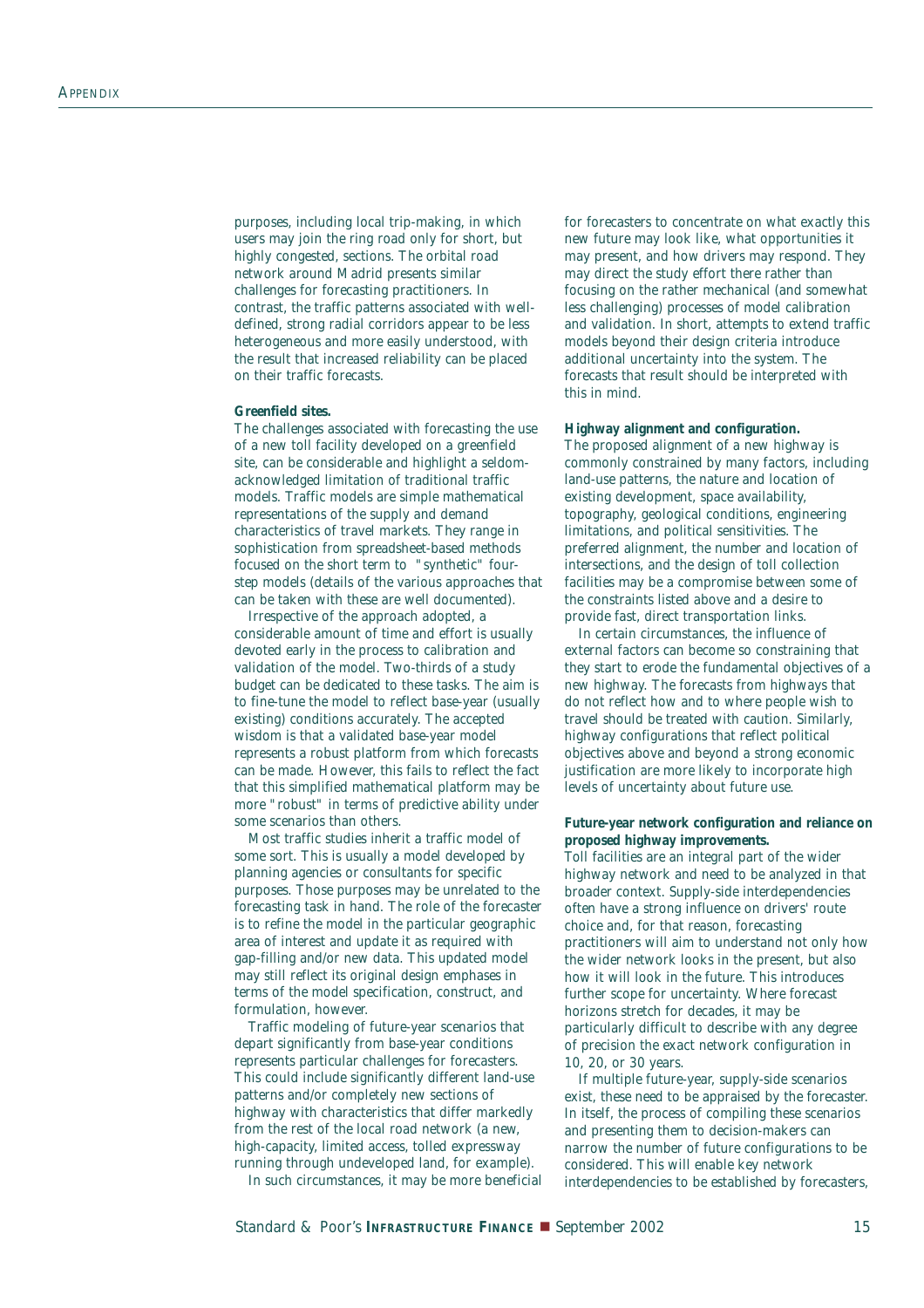generally falling under one of two headings: Connecting roads and competing roads. Both of these types are described later.

Furthermore, forecasts prepared for toll roads that remain highly reliant on future-year network extensions or modifications (often outside the control of the toll road operator) should be treated with caution. Such forecasts should be subjected to downside scenario tests that assume that the completion of these extensions or modifications is delayed, perhaps indefinitely.

#### *Traffic congestion.*

Most traffic modeling software suites allow for congestion to be reflected in quite sophisticated ways. They usually employ iterative techniques to derive some equilibrium across the network. Somewhat perversely, low-volume, uncongested networks can actually cause more problems for traffic forecasters. Congestion causes traffic to distribute itself in a balanced fashion over the highway network, but its absence can lead to counter-intuitive results requiring modeler intervention. The clearest example of this is when all the traffic traveling between two locations uses exactly the same routing pattern, leaving competing roads in the model empty.

Reasonableness and logic checks need to be applied to all traffic models, but in low-volume corridors and networks, particular attention needs to be paid to routing patterns and the balance of traffic across the network.

# *Competition and competitive advantage.*

The existence of a multitude of alternative routes compounds the traffic forecasting challenge. On the other hand, however, a tolled motorway with a single, toll-free, parallel facility or a river crossing with a circuitous competitor can be represented more fully in simplified models. The greater the number of alternatives, the more uncertainty there is in the system.

The lack of a clear competitive advantage, usually measured through time savings, also adds to the difficulties of reliable forecasting, especially when absolute time savings are low (or represent a small proportion of the total, end-to-end journey time). For example, commentators have suggested that drivers do not perceive time savings of less than two minutes, and there is a degree of empirical evidence to support this. Time savings and their value are considered later. Evidence from the U.S. suggests that perceived competitive advantage becomes even more critical (perhaps beyond simple, linear time/cost trade-offs), and drivers' responses more difficult to predict, when uncharacteristically high tolls are charged.

Finally, the existence of "multi-modal" competition to a tolled facility exercises forecasters. This can significantly extend the model's data requirements and complexity. Ferries may offer competition to bridges or tunnels. Rail and domestic air services can compete with interurban highways. The difficulties of modeling this competition and, in particular, any competitive response to the provision of the new service (such as reduced fares or increased service levels) has led to some well-publicized forecasting failures, such as those prepared in support of the U.K. 's Channel Tunnel.

#### *Connectors: Links to the rest of the network.*

Connectors linking a toll road to the rest of the (toll-free) network can have a major influence on the attractiveness of the toll road itself. A toll road with expressway links to a broader highway network will be viewed differently from a facility, perhaps terminating in a downtown area, with long queues waiting to join the urban road network. In American parlance, this not uncommon latter scenario has been called "hurryup-and-wait": The time savings enjoyed while traveling on the facility may be eroded at one or both termini.

In a similar vein, connectors that involve travel over some distance (or travel in a counter-intuitive direction) before reaching a toll road will detract from the perceived attractiveness of the facility. For the purposes of this discussion it is important to note that these factors, which erode the potential benefits of using the toll road, are commonly difficult to model and, therefore, affect the reliability that can be placed on resulting forecasts.

Finally, missing or substandard links, or the future provision of connectors that is outside the control of a toll road operator are all reasons to interpret traffic forecasts with extreme caution.

#### *Competition protection.*

It is not uncommon for concession agreements to contain details of a government's commitment to the success of a toll road. This can take many forms, but one of particular interest to forecasters is competition protection. The protection provided can be passive or active. Passive protection usually involves statements to the effect that competing facilities will not be built or will not be upgraded. Some diligence needs to be exercised here as statements like these have been reneged upon in the past. These assurances, however, have the potential to enhance forecast confidence.

Active protection involves government action. In the past, governments have elected to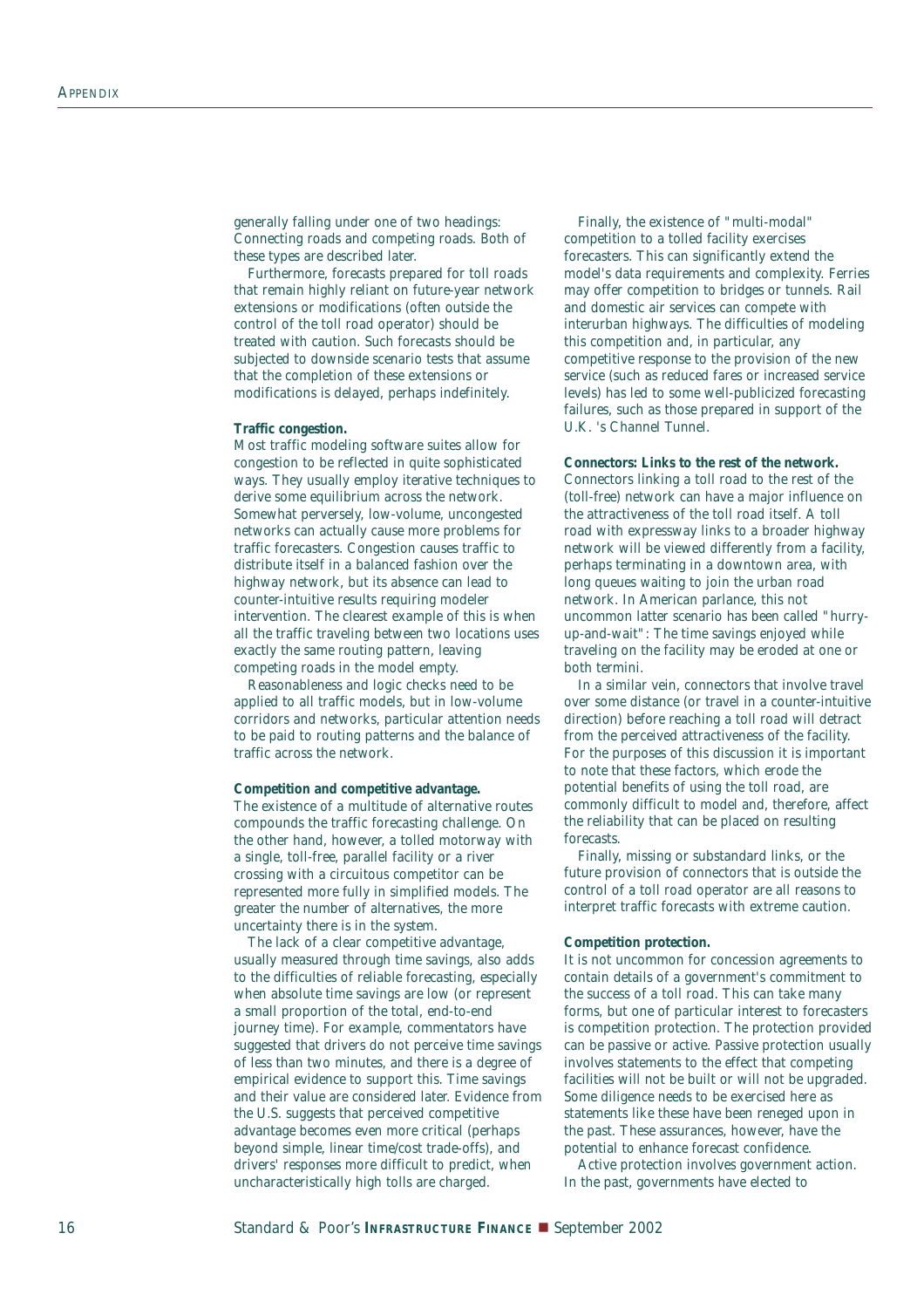implement traffic-calming measures on competing roads, close or degrade the capacity of alternative routes or impose truck bansforcing commercial traffic to use the toll road. These measures may, to varying degrees, reduce the uncertainty surrounding the traffic usage of new, tolled facilities. In France, for example, to support the Lyon bypass concession the local administration narrowed a number of streets in the city.

#### *Surveys and Data Collection*

The majority of toll road traffic studies involve some survey activity or a program of data collection. Traffic and driver surveys are generally expensive to conduct--they may account for 50% of a study budget--and are based on sampling procedures that introduce into the modeling framework a host of well-documented uncertainties and potential sources of error. Investment-grade traffic studies will contain details of sampling methodologies used, justifications for particular approaches and a commentary on the limitations of the collected data.

#### *Ease of data collection.*

Survey data represents the building blocks on which traffic models are constructed. Weaknesses within this data set will become magnified as factors are applied to expand sample data sets and these data sets are carried forward (possibly involving further expansion) to represent futureyear conditions.

The ease with which data can be collected, particularly at the roadside or from household interviews, will guide the survey methodology. Potential danger to surveyors is of paramount concern. For this reason, even in relatively "safe" regions, automatic data recording methods will generally be used during the hours of darkness. Under certain circumstances, this can introduce bias because details of the movements of trucks (which may be encouraged to travel at night) may be underrepresented.

In countries acknowledged to be less safe, for example Colombia and parts of South Africa, there are sensible precautions that survey coordinators can build into their data collection programs to limit personal exposure to risk. The use of a local survey field force and a police presence at all times are common requirements, although such factors act as constraints on data gathering.

The geometry of a highway or an intersection may also constrain the locations available for survey data collection. It is clearly not possible to collect survey information from drivers in moving vehicles. Locations where drivers are required to stop (such as intersections with signals) therefore tend to be selected. This often represents a "second-best" approach and the challenge for the survey coordinator will be to devise a program of second-best approaches that, when taken together, provides the data required.

Alternatively, it may be possible to stop drivers for the explicit purpose of conducting surveys. In many jurisdictions, this requires not only the permission of law enforcement agencies, but their presence throughout the survey period. In some countries, that permission may be difficult, very slow, or simply impossible to obtain. In others, it may be too expensive.

The purpose of the above discussion has been to indicate some of the many constraints that can affect data collection and data integrity. The very presence of a survey team at the roadside (complete with fluorescent safety jackets and police officers in attendance) may be enough to deter some drivers from passing the survey point or encourage the reporting of inaccurate information. Irrespective of the sophistication of any subsequent modeling, "front-end" data limitations often erode the confidence that can be placed on traffic forecasts.

#### *Up-to-date information.*

In general, up-to-date information is used to populate the databases underlying traffic models. Models that rely on old or historical data tend to hold less credibility. Forecasters will conduct an audit of available data sources to determine where any deficiencies lie and their significance. This 'gap analysis" approach is often used to guide the collection of new data through, for example, the survey program.

The compilation of up-to-date data and its incorporation within a base-year modeling framework is usually the focus of much of the traffic study effort. A cautionary note was sounded earlier regarding a possible over-emphasis on validated base-year models as appropriate forecasting platforms in all circumstances. That caution should be heeded when considering the extent of the resources allocated to the collection of existing travel behavior information.

#### *Imported parameters.*

Developing or transition economies pose particular problems for traffic forecasters. Data deficiencies are common and time, resources, and other practical constraints may limit the opportunities for gap-filling by surveys. In such cases, one of the few avenues left to forecasters is to import key model parameters from elsewhere,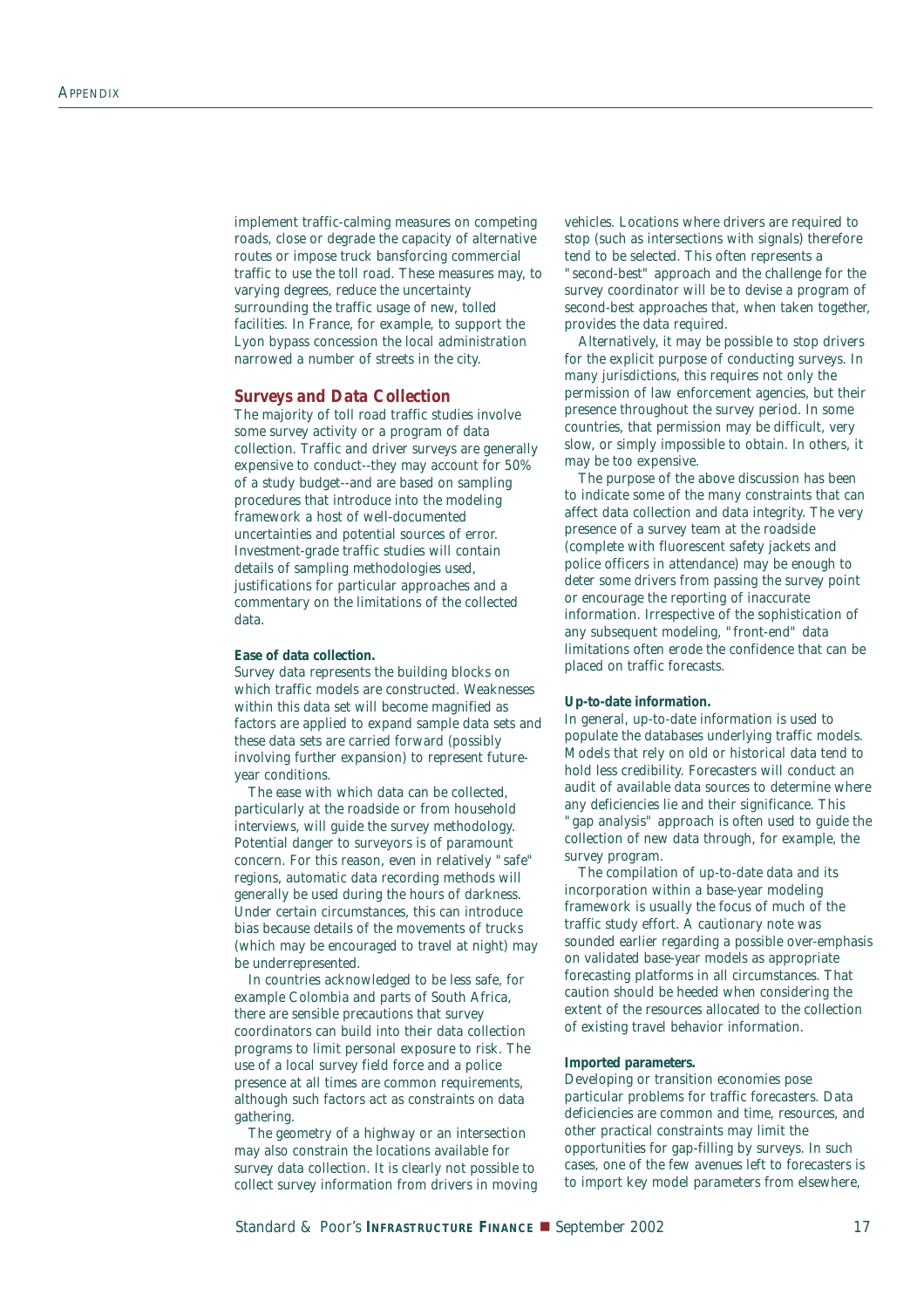perhaps data from a study conducted in a neighboring country.

Imported data can be used to calibrate local model parameters such as the vehicle mix, growth profiles, road capacities, speed/flow relationships, vehicle operating costs, mode choice parameters, and trip rates. Most commonly (and most sensitively) values-of-time are imported from other studies. The important concept of the value-oftime is discussed below. Without great care and considerable experience, significant errors can be introduced into the modeling framework through inappropriate importation of model parameters. Forecasting confidence should ultimately reflect this potential for error.

#### *Zone framework.*

Most traffic models reflect aggregate travel demand. For this, individual trip-making behavior is clustered into geographically homogenous sectors or "zones". Zoning systems for traffic studies are arguably at their most evolved in the U.S., where a nationwide system of traffic analysis zones (TAZs) has been specifically developed. These TAZs are entirely consistent with census data collection areas, which allows socioeconomic information to be carried forward to a trafficmodeling framework with a minimum of data manipulation.

Outside the developed world, zone frameworks may simply not exist. They have to be created by the traffic forecaster, often using limited information. This introduces further uncertainty into the modeling environment.

In other countries, a zone framework may exist (and all data may be collected and aggregated to that framework). It may, however, be entirely unsuitable for the forecasting task in hand. For example, it may not contain enough detail in the study area. Once the information has been aggregated, it may be impossible to return to the disaggregated "raw" data, which leaves forecasters with considerable (and highly subjective) data manipulation responsibilities.

#### *Users: Private*

The majority of toll road users around the world are the drivers of private cars. It is not uncommon for private cars to represent more than 90% of the traffic mix. Owing to tariff differentials, however, they usually contribute less than 90% of the toll revenue (see the "Commercial Users" section below). Nonetheless, given their numerical domination, from a forecasting perspective it is important to understand when and how car drivers will use the facility, for what purposes, with what frequency, and, most importantly, how

sensitive they are to tariff levels. The failure of a traffic study to explore and explain any of these usage patterns will lower the confidence that can be placed in its traffic forecasts.

#### *Clear market segments.*

Toll facilities that benefit from clear, if not dominant, market segments are easier to understand, more straightforward to model and less demanding to communicate to potential investors. The Teodoro Moscoso Bridge in San Juan, Puerto Rico, for example, caters for airportbound traffic and users going to a high-income residential community to the north of the city. The A2 in Poland meets the needs of east-west traffic running into Warsaw, a significant proportion of which is international trade traffic. On the mainland U.S., SH130 in Texas will serve to bypass the highly congested I35, predominantly for traffic avoiding Austin traveling to and from Mexico. These clear market segments constitute the bulk of traffic on each of these roads and, by concentrating on these segments and understanding their trip-making characteristics, more confidence can be placed in forecasts.

 The original forecasts for the Teodoro Moscoso Bridge were overestimates, but the high traffic prediction resulted largely from an overestimates of Puerto Rican drivers' willingness to pay a toll that was significantly higher than the island-wide norm. The market analysis reported by the original traffic consultants, however, accurately reflected the purposes for which the bridge is being used today.

# *Key origins and destinations.*

It is not uncommon for toll facilities to be dominated by users traveling from one particular region or sector to another. Of all the possible origin and destination combinations (of which, in theory, there will be many) several key areas may account for between 50% and 70% of all trips. This allows practitioners to "collapse" their analytical focus and concentrate on core market segments.

The concept of a core market may enable forecasters to talk with some confidence about this market, its sensitivities, perceptions and preferences. Other, less dominant markets may be layered on top, perhaps with reduced levels of confidence attached. This particularly useful form of market analysis can feed through to a project's financial structuring, where, notionally at least, different tranches of debt are correlated with these different market segments.

At the opposite end of the spectrum are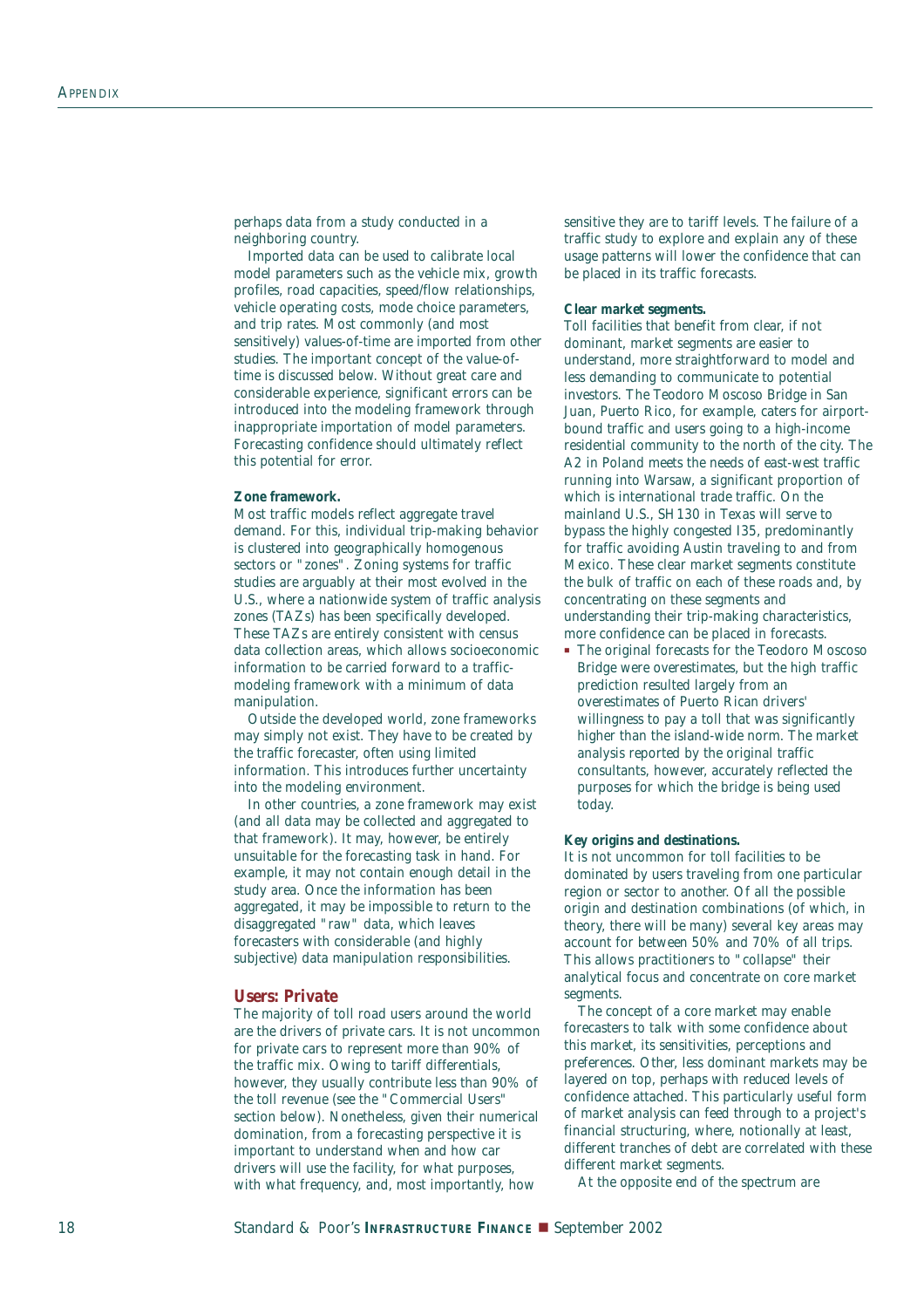facilities that have either no clear market or a multitude of less-dominant origins and destinations. These present forecasters with particular challenges that introduce additional uncertainty into the forecast.

#### *High-income, time-sensitive markets.*

When users choose to drive a toll road, they are making a decision that reflects the fact that the perceived advantages to them--usually time savings, although other factors can play a role- outweigh the monetary cost. The situation is complicated by users who do not pay with their own money (business people, some truckers etc.), but that discussion lies oustide the remit of this commentary. One of the keys to the preparation of accurate forecasts, therefore, is to be able to quantify these advantages. This is achieved by calculating the local values, expressed in monetary terms, that people place on saving time.

One simple technique for calculating the value of time savings, admittedly only available in countries with existing toll roads, often appears to have been overlooked by forecasters. This is the "revealed preference" approach. Revealed preference studies observe people making actual, everyday choices and derive values from the tradeoffs that are made. A simple example is presented below:

 Drivers are faced with a simple binary choice: to use a toll road or the toll-free alternative. Traveling by the toll-free road takes 30 minutes. eTraveling by the toll road takes only 10 minutes, but costs \$1.00. Drivers who choose to use the toll road are, therefore, valuing the time saving (20 minutes) at equal to or more than the toll. These drivers have, therefore, values-oftime equal to or greater than 5 cents per minute.

Chart 1 shows the values-of-time for three key journey purposes across four countries in Europe. Note by how much the values vary within a country for the different purposes, and across countries for the same journey purpose. A U.K. business traveler has only to save three minutes before a toll of  $E$  becomes worth paying, whereas a tourist in Estonia would need a 12-fold increase in that time saving before the expenditure of  $\mathbb \mathbb \mathbb E$ becomes justified. This considerable range of values and the different journey purpose sensitivities within that range illustrate how critically important it is for forecasters to calculate values-of-time in any country accurately. Many of the largest traffic forecasting errors can be traced back to miscalculations of values-of-time. This is clearly one aspect of any traffic study that should be addressed in detail, ideally with measures of confidence attributed to the results.

In terms of time-sensitive journey purposes, travel to airports is clearly one example of a journey when people would place a premium on fast and, possibly more important, reliable journey times. It is also a journey made by a high proportion of visitors to a country and levying a



Standard & Poor's *INFRASTRUCTURE FINANCE* ■ September 2002 19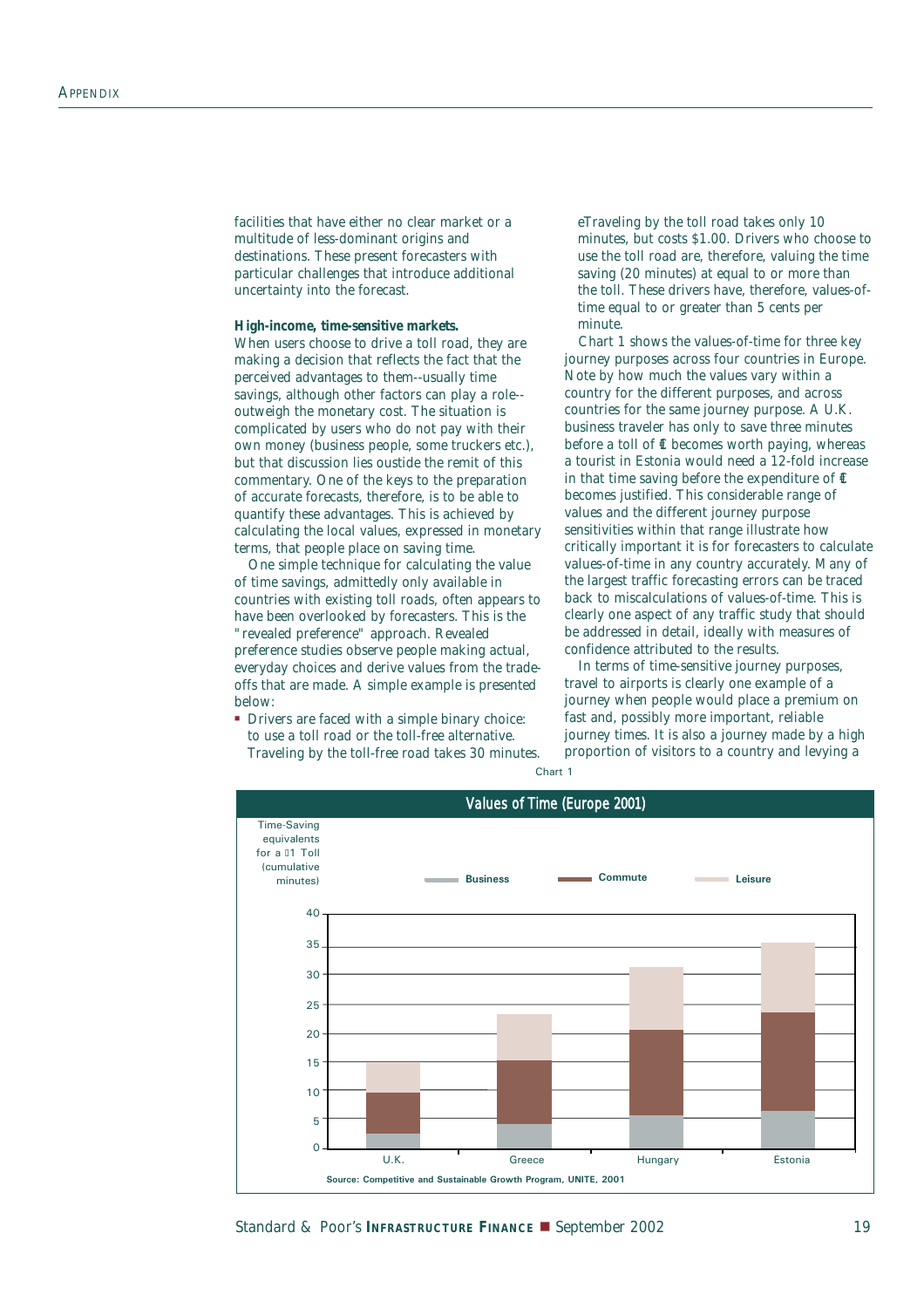

toll may therefore lead to less local resistance than on other roads. Business-related traffic and certain categories of freight movement, however, can also be highly time-sensitive and therefore more predisposed to pay for a higher level of service. All of these issues remain central to the preparation of accurate toll road traffic forecasts. A deeper understanding of these issues will be reflected in a higher level of confidence attached to future-year predictions.

#### *High toll rates.*

There are a number of reasons why toll road operators charge tariffs that are higher than average. A number of such projects have attracted particularly over-optimistic traffic forecasts. Aggressive financing plans, sometimes dictated by short concession periods (imposed by government or optimistically negotiated by concessionaires), have prompted debt-recovery profiles that necessitated high tariffs. A notable example is the Mexican toll road program of the early 1990s. Twenty-five out of 32 concessions reached less than 75% of projections and more than half reached traffic levels less than 50% of the forecasted volumes. In Hungary, which has some of the highest tariffs in Europe, traffic underperformance quickly resulted in project default and reversion to state ownership.

Other reasons for high tolls reflect expensive construction programs, particularly for some of the more recent western toll roads developed in urban areas where construction costs per kilometer can easily exceed five times the

equivalent of an interurban motorway (Source: "The Highway Economic Requirements System Technical Report", Federal Highway Administration, July 1999; rebased to 2000;).

Chart 2 shows American toll tariffs (car per km) from 2001, illustrating their wide range. U.S. tolls average around 7 cents per kilometer (10 cents per mile).

High tariffs prompt analysts to decrease the confidence that can be attached to traffic forecasts. Drivers appear to be particularly sensitive to the perceived benefits associated with such roads, implying that forecasters have to be very careful about making accurate value-of-time calculations. Some commentators have suggested that, as a precautionary measure for high-tariff facilities, the time saving benefits expressed in monetary terms should be at least double the toll charged. One implication of this is that only those high-tariff roads offering considerable time savings to users are likely to achieve investment grade credit ratings.

A final observation in the context of high-tariff toll roads is that they appear to be particularly susceptible to slow and extended ramp-up profiles. Chart 3 shows an example of a ramp-up profile currently employed by forecasters together with a more exacting, high-tariff ramp-up stress test that would appear to be supported by the data analyzed by Standard & Poor's. Note that the high-tariff stress test holds subsequent years to values around 80% of those forecasted, reflecting the related problem of "catch up".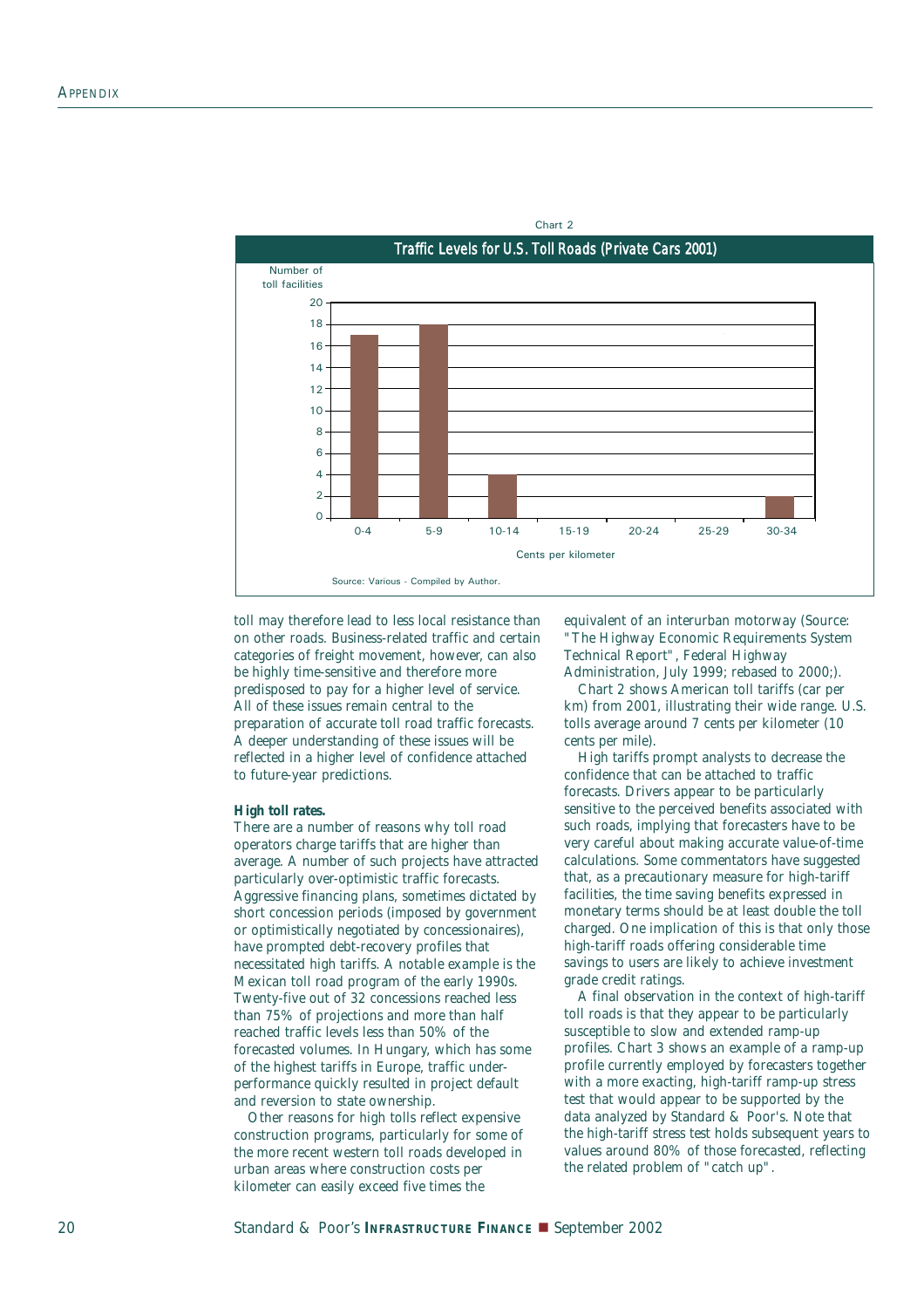

#### *Simple toll structures.*

Traffic models tend to reflect toll charges fairly crudely, by imposing additional costs or time penalties on tolled links in a network. Although this approach appears to reflect drivers' perceptions of alternative routes and their relative attractiveness, it does not lend itself particularly well to the modeling of complex tariff regimes. As toll pricing becomes more sophisticated, road operators are increasingly providing frequent-user programs, discounts for local users, charges that vary by time of day or day of the week, etc.

This raises complex modeling issues for forecasters who may decide to lift revenue calculations out of the traffic model into a simplified spreadsheet-based framework. This can introduce further uncertainty into subsequent forecasts. The increasing popularity of electronic toll collection technology gives toll operators greater scope for flexible pricing regimes, and revenue forecasting looks likely to become yet more complicated in future years.

### *Demand profile.*

Traffic models typically concentrate on particular time slots during the day. Different model runs may be conducted for an average morning peak hour, an inter-peak hour, an average evening peak hour and so forth. The results from these runs are then factored up to give 24-hour traffic flows (which are subsequently factored to give annual figures). The final figures can be highly sensitive to the choice of factor used. These factors are

usually derived from other toll roads, or from roads in the study area with broadly similar characteristics, but small absolute differences in the factors used can lead to significantly different results when aggregated to annual figures. This is best illustrated through a simple example:

 A toll road is forecast to carry 3,000 vehicles in an average weekday morning peak hour. It is assumed that the peak hour represents 7% of the total daily traffic. An annualization factor of 330 is applied to the resulting daily total (43,000) to derive the yearly total (14.1 million vehicles). The peak hour, however, turns out to represent 8% of the total daily traffic (giving only 37,500 vehicles per day) and the appropriate annualization factor is 300, not 330. These slightly different factors suggest a yearly total of only 11.25 million, which is 20% lower than the traffic estimate.

The exposure of a toll road to factoring errors is related to the shape of its demand profile. Roads that serve relatively flat, consistent patterns of demand across the day and throughout the year are far less susceptible to factoring errors than those that have marked peaks through the day and/or experience highly seasonal traffic patterns. Forecasting confidence should reflect the uncertainties that factoring, under these different circumstances, can introduce.

# *Users: Commercial*

Commercial users--trucks--represent an important traffic component for many toll roads. Even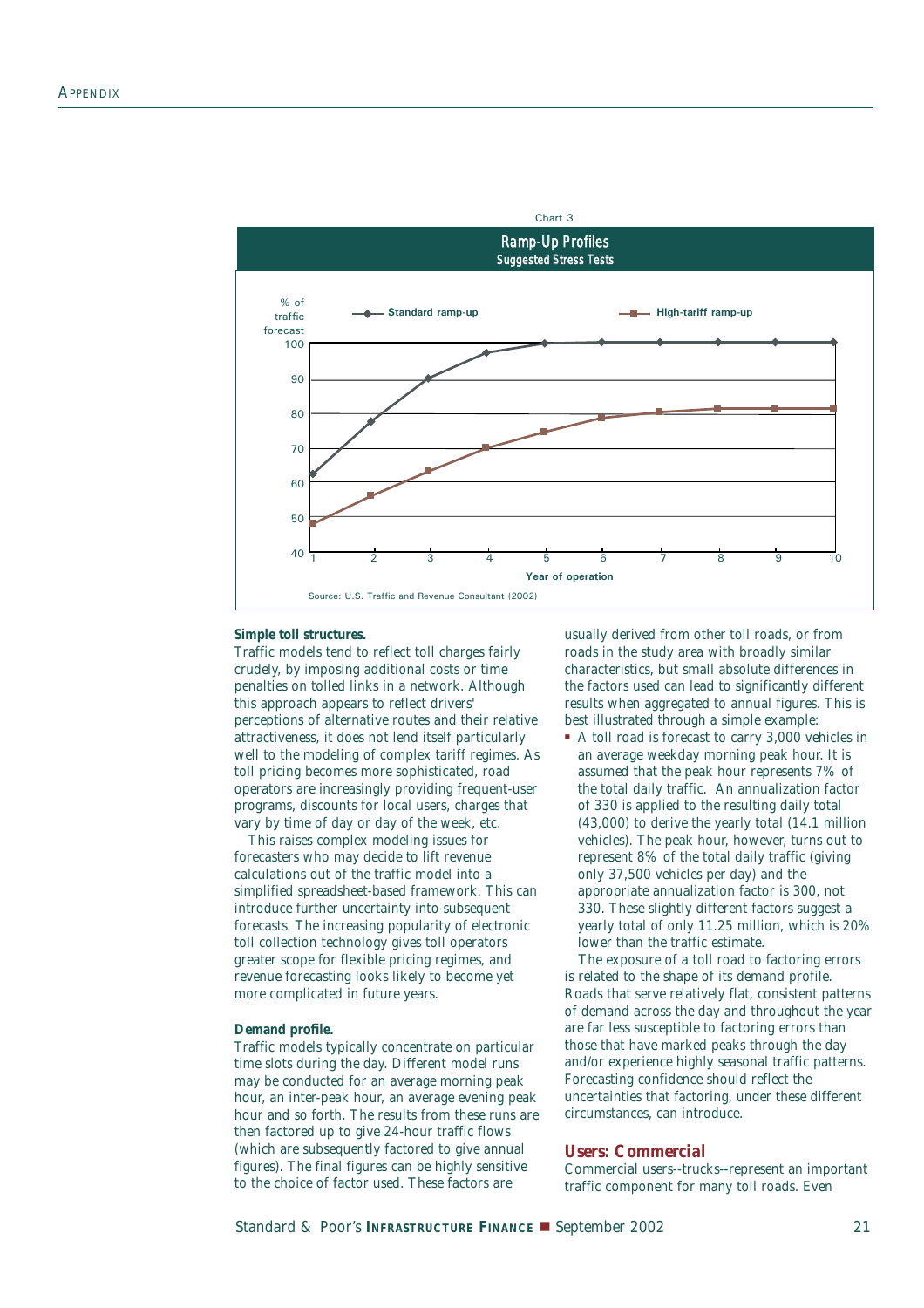

Chart 4 Values of Time (per Person-Minute) by Road-User Category

where truck volumes are relatively small, the higher tolls they pay (commonly some axle-based multiple of the toll charged for private cars) can contribute significantly to the revenue stream. A revenue-to-traffic ratio of nearly three to one is not uncommon, which means that if trucks represent 10% of all traffic, they can contribute up to 30% of total revenues.

Furthermore, depending on the nature of freight being transported, these commercial users can exhibit very high values-of-time. Recent European research suggests that commercial users have, on average, values-of-time more than double that for the most time-sensitive private car driver: See Chart 4.

#### *Who pays the toll?*

Acknowledging that, particularly in a deregulated environment, the trucking community is far from homogenous, forecasters will often interview trucking representatives to gauge their propensity to use a new toll facility. An important determinant is how the toll is paid, and by whom. For example, in some developing economies, the charge for trucks traveling long distances on interurban toll roads can approach or even exceed the driver's daily wage. Fleet owners who give drivers the toll money often find that drivers keep the money and continue to use toll-free alternative routes. Under such circumstances, road operators are quick to offer accounts to commercial users to stem this revenue leakage.

In general, if the trucking market likely to use a

new toll road is composed of a large number of small, owner-driver general hauliers less reliability should be placed on forecasts. In contrast, markets consisting of several, very large haulage companies transporting high-value or timesensitive commodities are likely to be less volatile, especially when these fleet operators are encouraged to become frequent users and/or account holders.

#### *Vehicle operating cost savings.*

The decisions of private car drivers about whether or not to use a toll road tend to be dominated by time-saving considerations. Trucks, on the other hand, typically take vehicle operating costs as well as time savings into account. These vehicle operating cost savings can be significant.

The general framework for calculating vehicle operating cost savings usually derives from the World Bank's detailed Highway Development and Management (HDM-4) Model. The general principal is that the improved alignment and surfacing associated with toll roads, particularly in developing countries, enable savings to be realized in terms of fuel usage and general vehicle wear -and tear. These savings are factored into commercial users' route-choice decisions. Where time and operating costs are significant, truckers will generally use toll roads. However, if a toll road's competitive advantages are weak or misperceived, toll road traffic volumes are likely to be reduced. The lesson, once again, is that forecasts made for toll roads with clear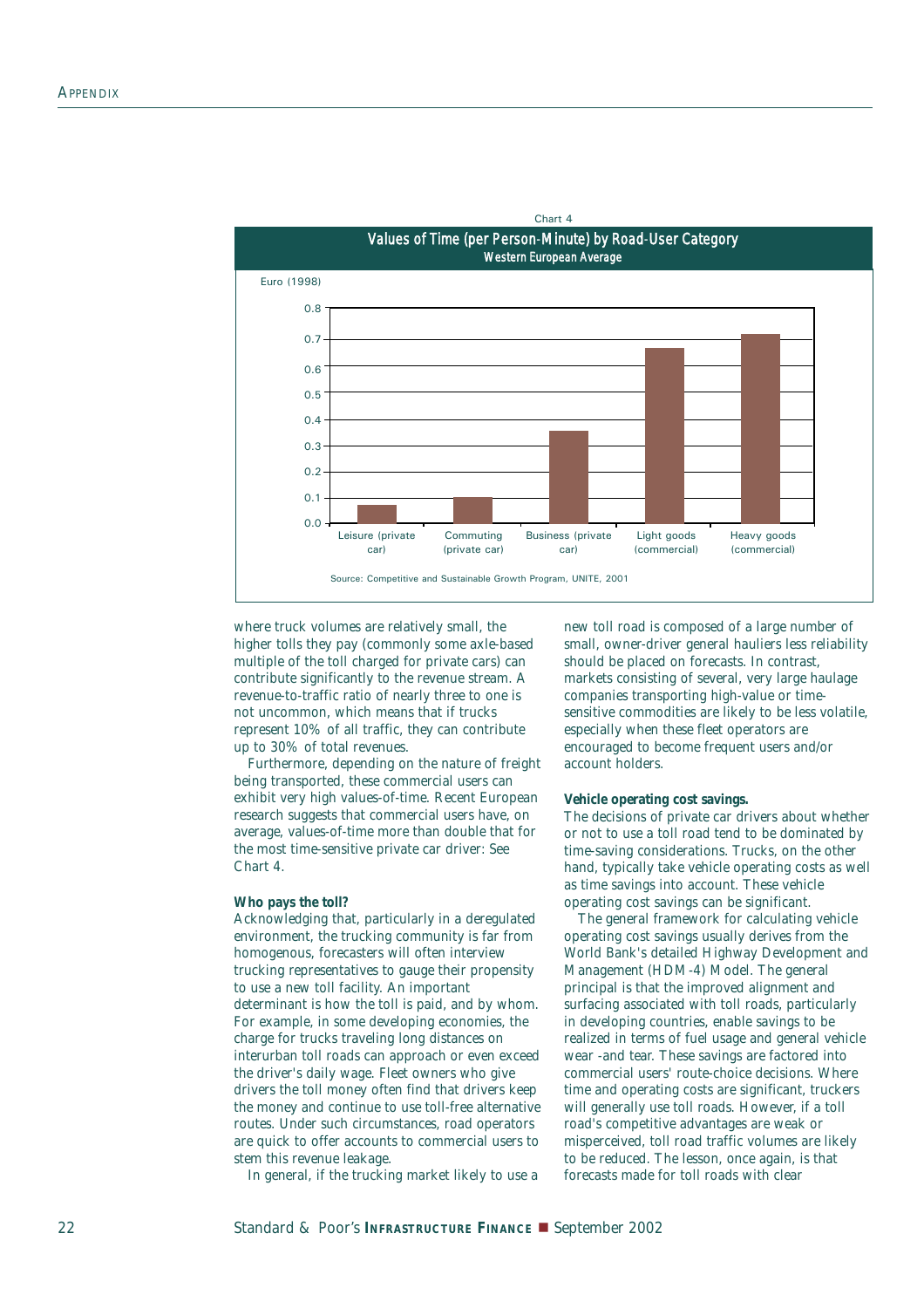competitive advantages are likely to be at the more reliable end of the uncertainty spectrum.

# *Simple route-choice decision-making.*

If time and operating cost savings are the dominant factors behind truckers' route choice decisions, most modeling frameworks are able to incorporate this reasonably accurately. There are many cases, however, when other factors affect route choice.

An absence of law enforcement (particularly for over-laden trucks) and the multitude of inexpensive roadside facilities (like truck stops) along toll-free corridors may influence routing patterns. In short, the simpler the decision, the more easily it can be modeled. The resulting forecasts will tend to be more reliable.

As an aside, overweight trucks, particularly smaller ones where the load is distributed over a limited number of axles, present a dilemma for the grantors of some toll road concessions in developing countries. The government may wish to encourage these trucks to use toll roads, diverting them from the less suitable national road network and keeping them safely out of towns and villages along the route. Concessionaires, however, may be less keen to attract such traffic because of the disproportionate damage they cause to the road surface. Forecasters need to understand such policies if they are going to reflect the commercial use of toll facilities accurately.

#### *Macroeconomics*

The macroeconomic environment in a particular country bears heavily on traffic volumes and traffic growth. In developed countries, passenger transport and freight moved have grown broadly in line with increased economic activity, which is commonly measured through GDP. In some countries traffic has grown at rates faster than economic activity, while in others traffic growth has been observed even during times of economic downturn or recession. By way of illustration, the relationship between GDP and traffic in the U.K. (measured in terms of vehicle miles traveled) over the past 30 years is shown in Chart 5.

On a year-to-year basis, the relationship between GDP and traffic growth may be more difficult to predict. This seems to be particularly the case for countries with transition economies and countries coming out of recession. Recent figures from Finland and Turkey, for example, suggest a lag between economic upturns and traffic growth. The precise nature and extent of that lag can cause problems for forecasters.

Across developing nations, the demand for both freight and passenger transport is observed to be growing at rates between 1.5 and 2 times GDP growth. The individual growth rates for freight and passenger transport are broadly similar. The majority of this increase is for road transport.

Given the strong relationship between population and GDP growth, it will come as little surprise to find an equally strong relationship between population growth and traffic growth. It



Standard & Poor's *INFRASTRUCTURE FINANCE* ■ September 2002 23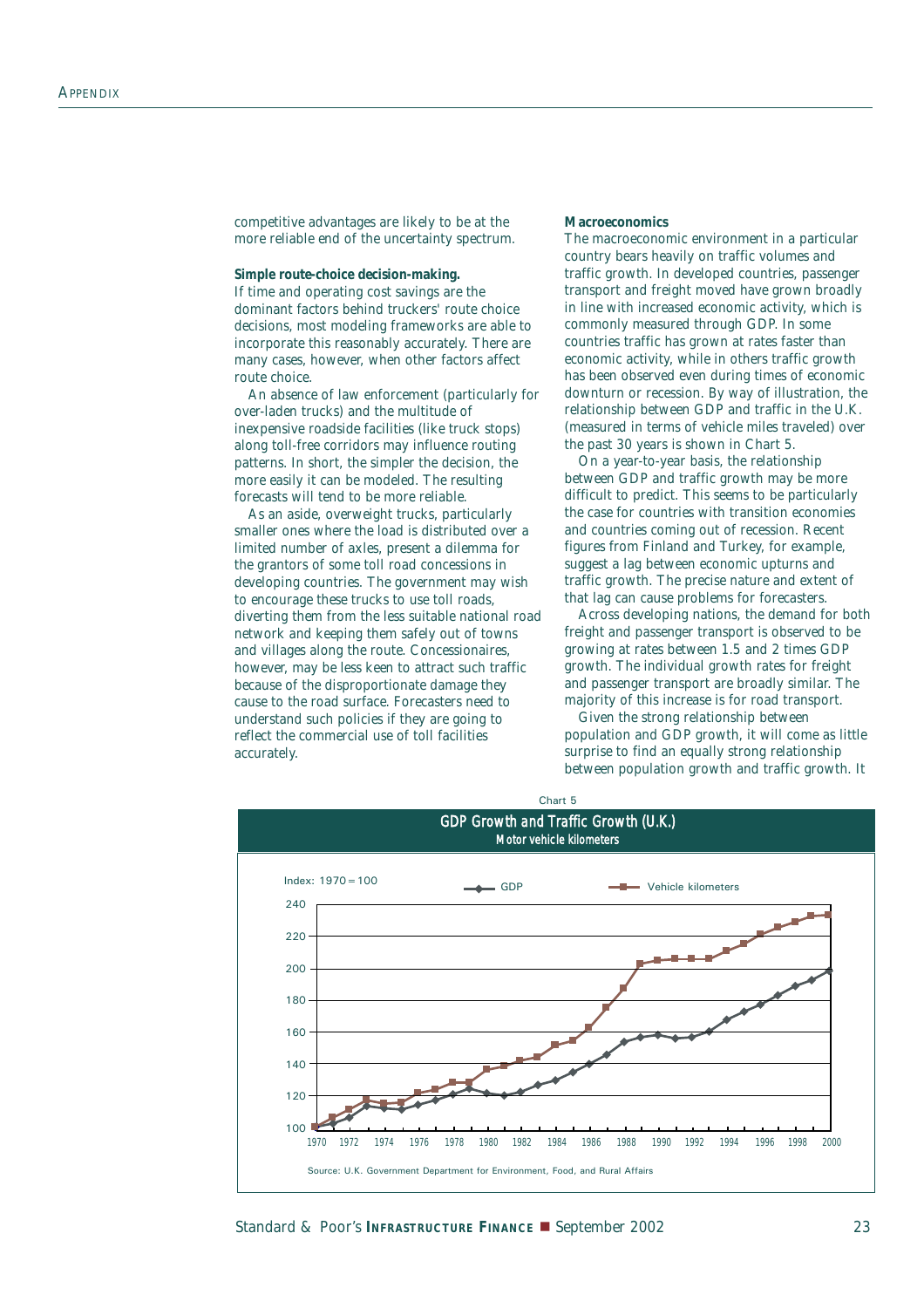is the nature of this relationship, however, that is of most interest. Chart 6 shows data from the United States for 67 cities over 15 years. This shows that, on average, traffic growth outstripped population growth by a ratio of two to one. This trend is even more marked in other countries where ratios of three to one or higher have been observed.

Considered globally, the strength of macroeconomic influences on traffic growth should be clear. However, from a traffic forecasting perspective, strong, stable economies with more predictable economic growth trends lend themselves to the production of more reliable traffic predictions. Weak and/or transition economies may also experience strong traffic growth, but the presence of turning points, lagged effects, and the often considerable regional disparities that exist make the traffic forecaster's tasks all the more difficult.

Finally, land use planning, controls and development not only influence traffic growth, but also influence where that traffic growth will occur. The precise relationship between land use and traffic patterns is complex, however, and a number of toll roads have underperformed because predicted development has either failed to take place or has lagged significantly behind increased regional accessibility. In the U.S., the E470 in Colorado and the Seminole Expressway in Florida both suffered from lagged development effects.

In general, countries that have strong (and therefore more predictable) land use planning regimes present forecasters with a clearer view of what future-year development planning may occur and where. This aids forecasting. Countries in which development is more market-led may have uncertainties about where and when development may occur. Less confidence can be placed on longhorizon traffic forecasts in such situations.

#### *Traffic Growth*

Many traffic forecasts are predicated on assumptions about increasing car ownership in future years, particularly in developing economies. The relationship between car ownership and income is well documented, but a lesser-known theory that appears intuitively to be correct and is supported by some empirical evidence, is that there is a threshold income level above which car ownership levels accelerate considerably. That threshold (probably an average annual income level of around \$5,000) was reached, for example, by South Korea in the 1980s, and there was a subsequent dramatic increase in car ownership.

Chart 7 shows the relationship between GDP and car ownership for 26 countries around the world. It is not difficult mentally to superimpose a 'S'-shaped curve over the data points with three distinct gradients.

There would appear to be a gradual increase in car ownership at the lower end of the GDP axis, possibly to around \$5,000 as suggested above.



#### Chart 6

24 Standard & Poor's *INFRASTRUCTURE FINANCE* September 2002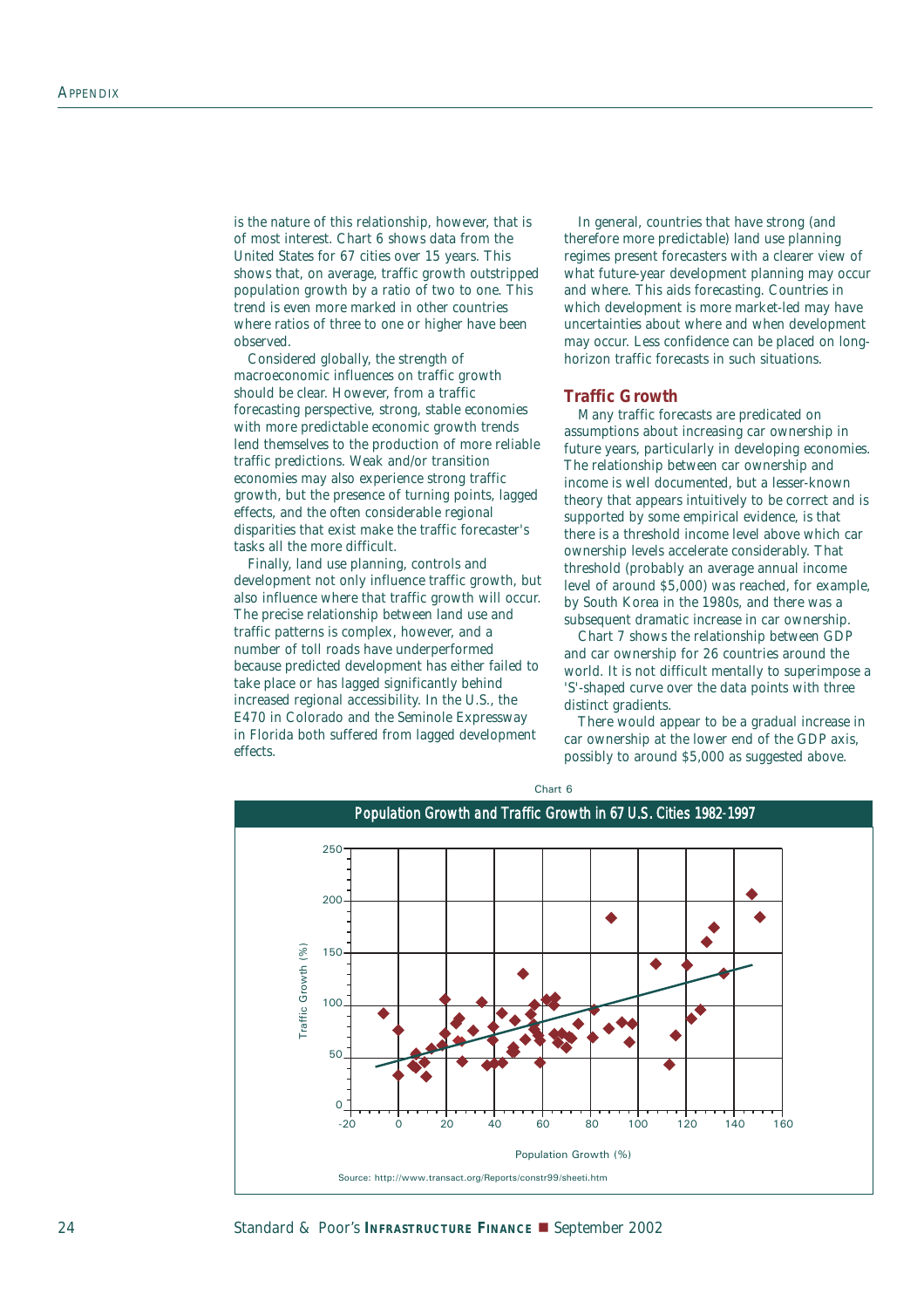

The gradient of the curve then steepens sharply, maintaining that slope until about \$12,000 is reached. Above \$12,000, the curve's gradient reduces again. An interpretation of these three slopes is provided in the table below: Table 1

| <b>GDP Per Capita</b> |                            |                        |  |  |  |  |  |
|-----------------------|----------------------------|------------------------|--|--|--|--|--|
| Less than \$1,500     | \$1,500 to \$12,000        | More than \$12,000     |  |  |  |  |  |
| India, China,         | Southern & Eastern         | Northern Europe,       |  |  |  |  |  |
| Pakistan, Russia      | Europe, parts of Asia      | North America and      |  |  |  |  |  |
| and Indonesia         | and Latin America          | Japan                  |  |  |  |  |  |
| Countries with huge   | <b>Countries currently</b> | <b>Countries where</b> |  |  |  |  |  |
| potential for future  | experiencing               | replacement            |  |  |  |  |  |
| car ownership         | significant growth         | dominates new car      |  |  |  |  |  |
| growth.               | in car ownership.          | sales.                 |  |  |  |  |  |

In terms of future traffic demand, Indonesia, China and India will probably experience the greatest rates of car ownership growth. That does not equate, however, with the reliability of traffic forecasts. When that growth will happen and how quickly it will take off are major areas of uncertainty.

Parts of Asia, Latin America and Eastern Europe are currently experiencing strong car ownership growth. There are, however, questions about the maintenance of this trend in future years, particularly given these countries' exposure to less stable economic conditions. Car ownership is most stable in northern Europe, the U.S. and

Canada and therefore more confidence can be placed in forecasts from these countries.

There is a seemingly obvious but apparently often overlooked "fact" about traffic growth: Owing to of the long forecast horizons, the cumulative impact of small percentage differences between growth assumptions can lead to significantly different future-year traffic projections. Constant growth rates projected over long periods, therefore, should be treated with considerable caution.

Chart 8 shows the cumulative result of imposing different growth rates on a traffic volume of 20,000 vehicles. Although the growth rates only differ by one percentage point, the resulting traffic forecast lies between 48,500 and 86,400 vehicles per day, which is a huge range.

This highlights again the importance of interpreting traffic forecasts with caution. The economic viability of a toll road project may rest entirely on modeling assumptions that, if marginally altered, would give very different results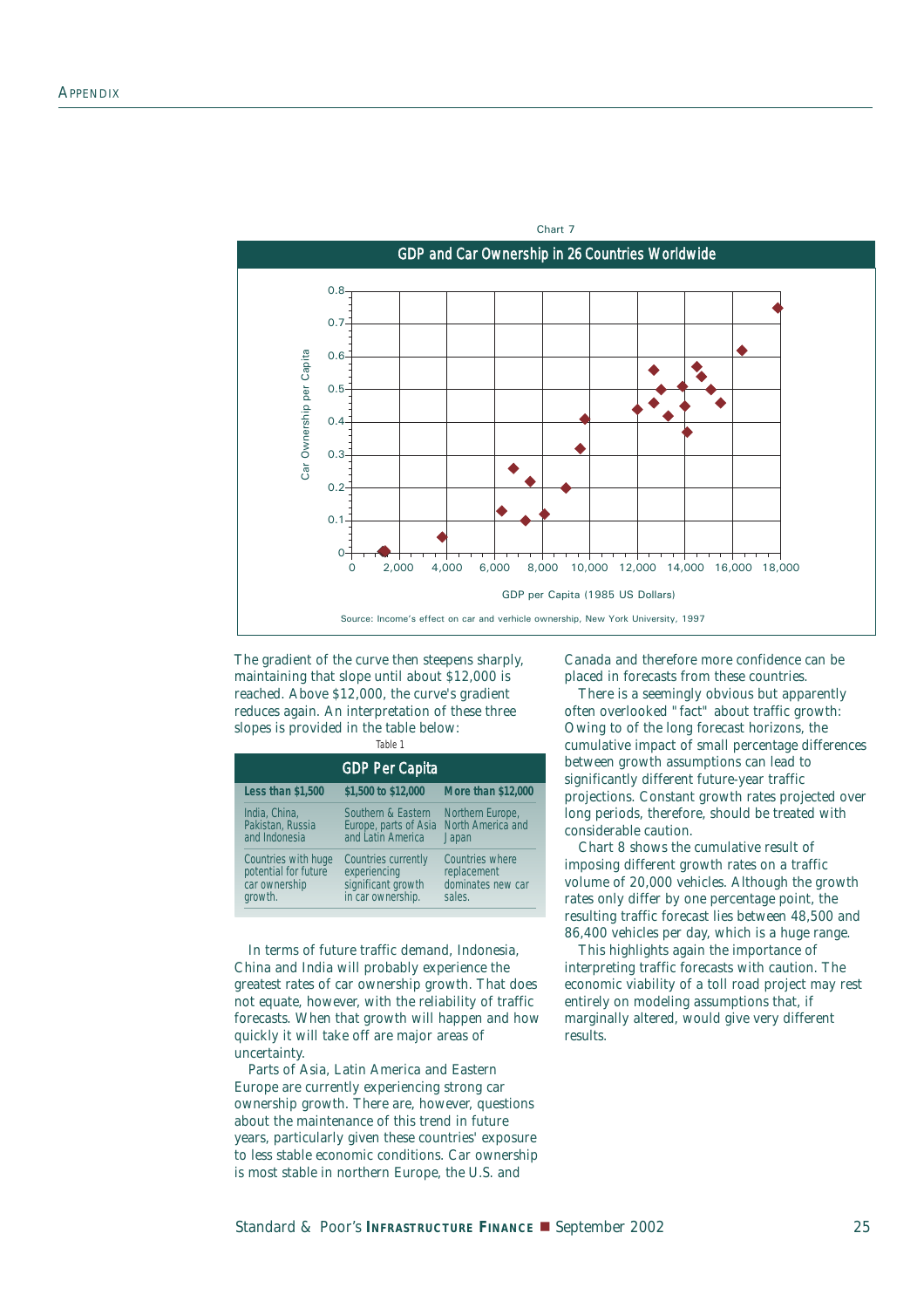

Chart 8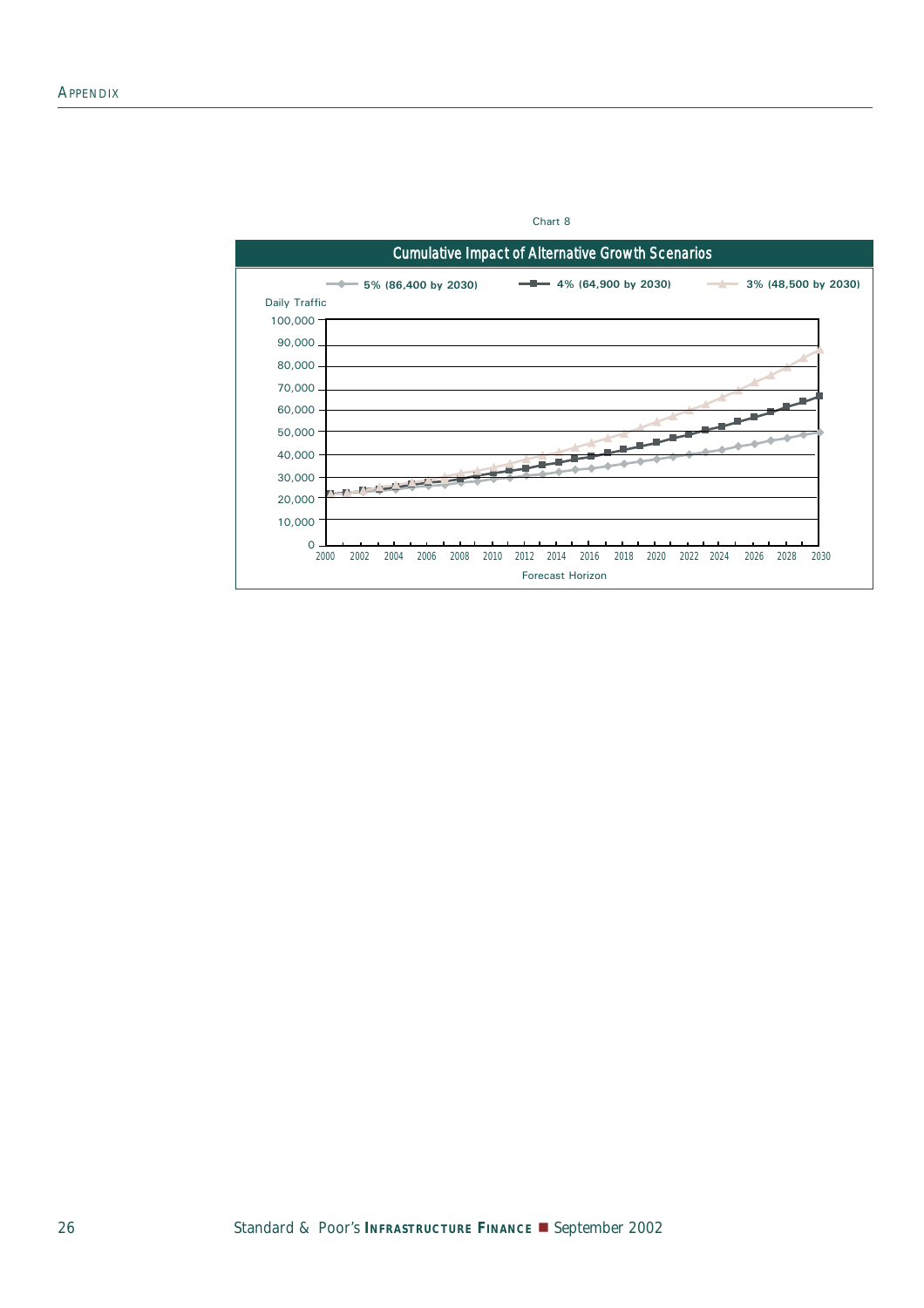**APPENDIX**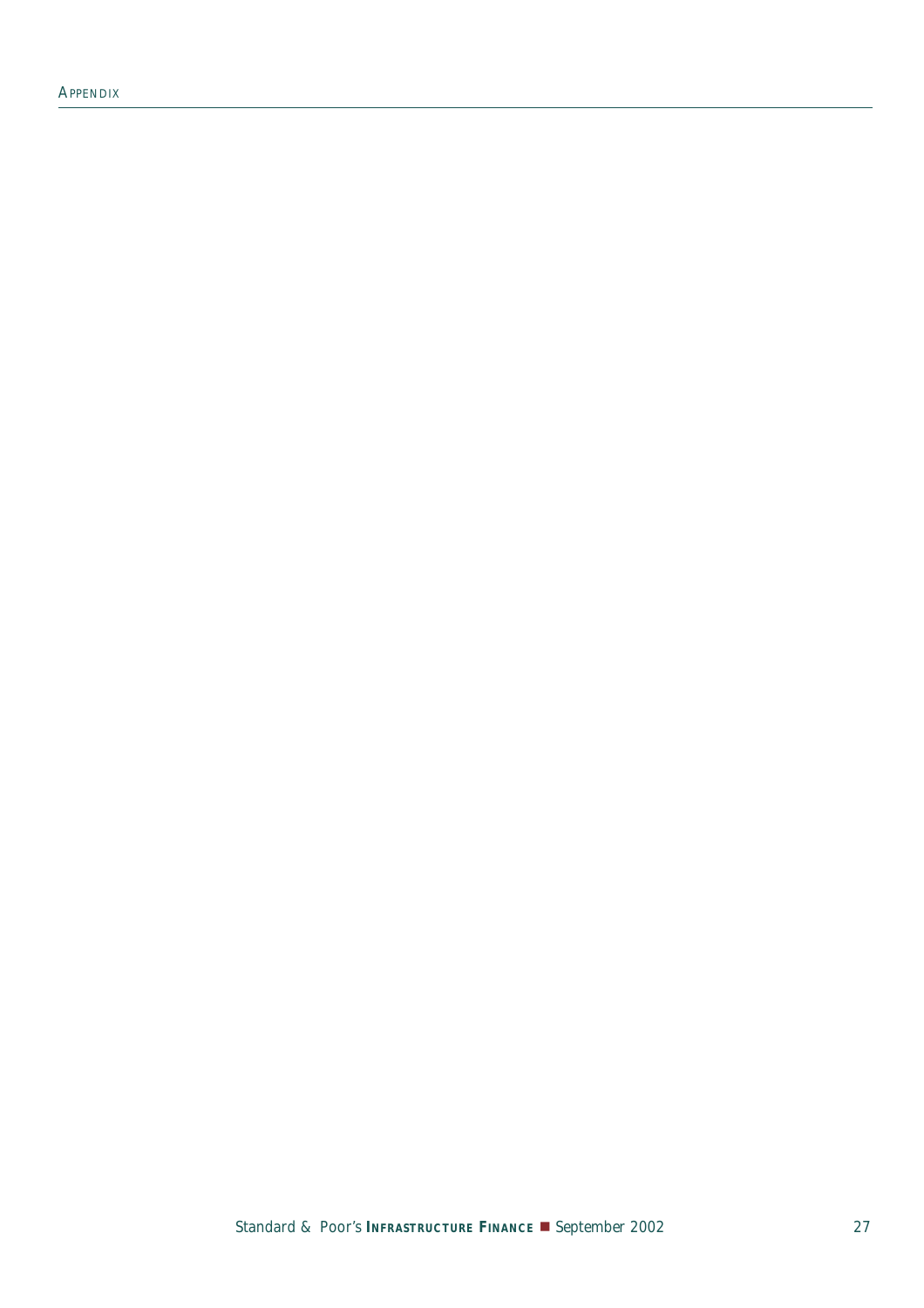APPENDIX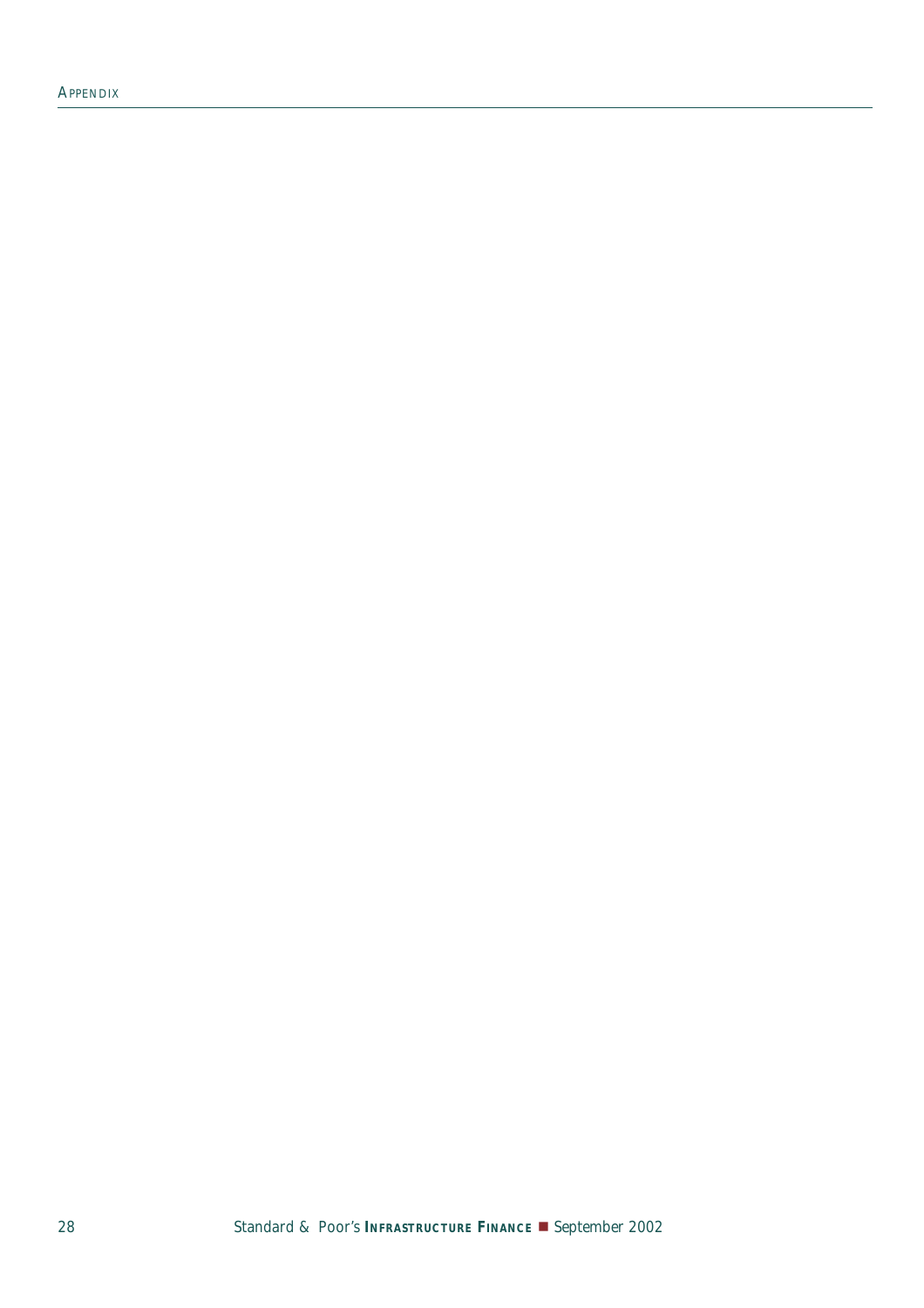**APPENDIX**